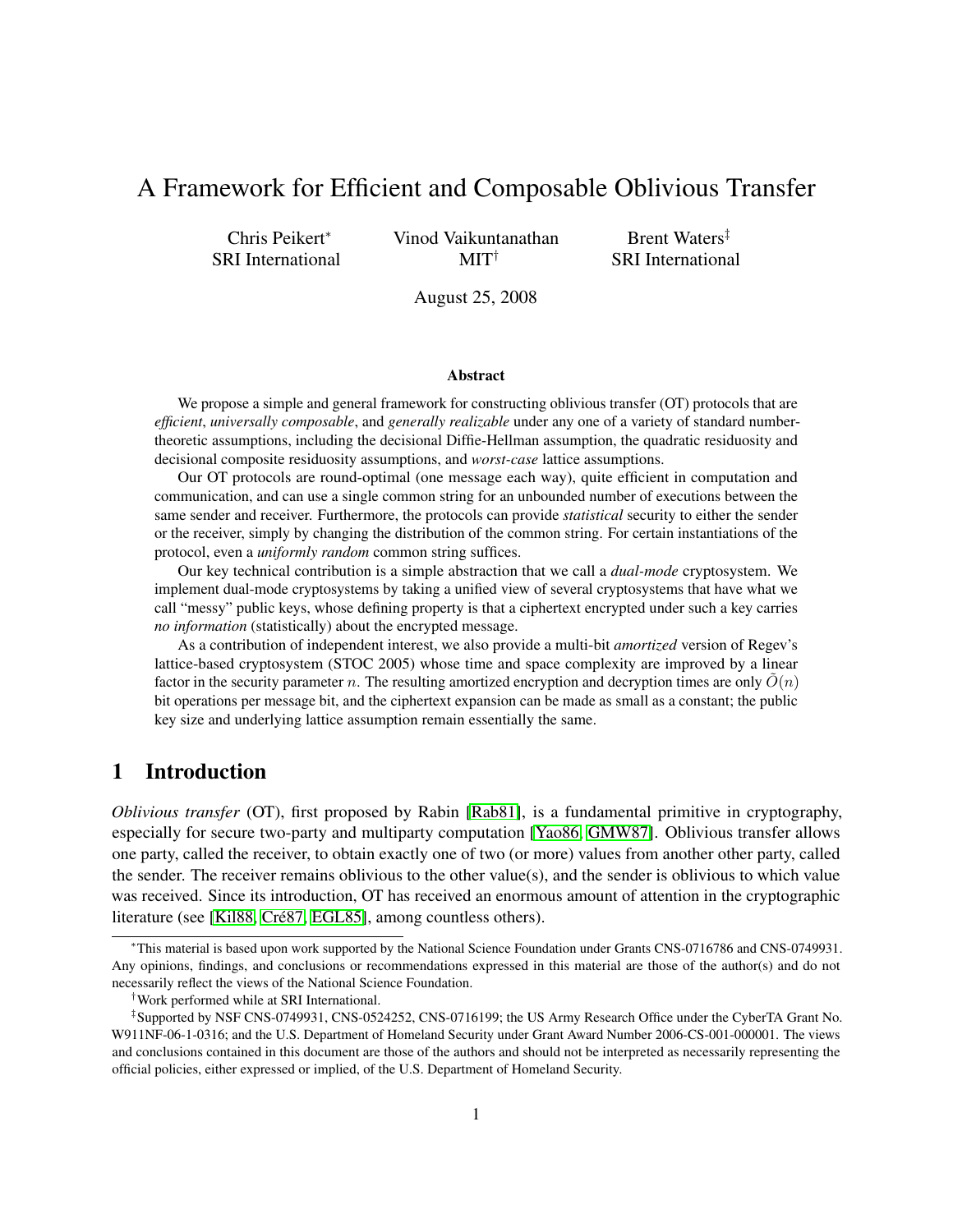OT protocols that are secure against semi-honest adversaries can be constructed from (enhanced) trapdoor permutations and made robust to malicious adversaries using zero-knowledge proofs for NP [\[GMW87\]](#page-26-1); however, this general approach is quite inefficient and is generally not suitable for real-world applications.

For practical use, it is desirable to have efficient OT protocols based on concrete assumptions. Naor and Pinkas [\[NP01\]](#page-26-3) and independently, Aiello, Ishai and Reingold [\[AIR01\]](#page-25-2) constructed efficient two-message protocols based on the decisional Diffie-Hellman (DDH) assumption. Abstracting their approach via the the projective hash framework of Cramer and Shoup [\[CS02\]](#page-25-3), Tauman Kalai [\[Kal05\]](#page-26-4) presented analogous protocols based on the quadratic residuosity and decisional composite residuosity assumptions. The primary drawback of these constructions is that their security is proved only according to a "half-simulation" definition, where an ideal world simulator is shown only for a cheating receiver. Therefore, they are not necessarily secure when integrated into a larger protocol, such as a multiparty computation. Indeed, as pointed out in [\[NP01\]](#page-26-3), such protocols may fall to selective-failure attacks, where the sender causes a failure that depends upon the receiver's selection.

Very recently (and independently of our work), Lindell [\[Lin08\]](#page-26-5) used a cut-and-choose technique (in lieu of general zero knowledge) to construct fully-simulatable OT protocols under the same set of assumptions as in [\[NP01,](#page-26-3) [AIR01,](#page-25-2) [Kal05\]](#page-26-4). For this level of security, Lindell's result is the most efficient protocol that has appeared (that does not rely on random oracles), yet it still adds a few messages to prior protocols and amplifies their computation and total communication costs by a statistical security parameter (i.e., around 40 or so). There are also several recent works on constructing fully-simulatable protocols for other variants of OT, and on obtaining efficiency through the use of random oracles; see Section [1.3](#page-4-0) for details.

We point out that all of the above fully-simulatable protocols are proved secure in the plain *stand-alone* model, which allows for secure sequential composition, but not necessarily *parallel* or *concurrent* composition. For multiparty computation or in complex environments like the Internet, composability can offer significant security and efficiency benefits (e.g., by saving rounds of communication through parallel execution).

In addition, while there is now a significant body of literature on constructing cryptographic primitives from *worst-case lattice assumptions* (e.g., [\[Ajt04,](#page-25-4) [AD97,](#page-25-5) [Reg04,](#page-27-1) [MR07,](#page-26-6) [Reg05,](#page-27-2) [PW08,](#page-26-7) [GPV08\]](#page-26-8)), little is known about obtaining oblivious transfer. Protocols for semi-honest adversaries can be easily inferred from the proof techniques of [\[AD97,](#page-25-5) [Reg04,](#page-27-1) [Reg05\]](#page-27-2), and made robust to malicious adversaries by standard coin-flipping and zero-knowledge techniques. However, for efficiency it appears technically difficult to instantiate the projective hash framework for OT [\[CS02,](#page-25-3) [Kal05\]](#page-26-4) under lattice assumptions, so a different approach may be needed.

#### 1.1 Our Approach

Our goal is to construct oblivious transfer protocols enjoying all of the following desirable properties:

- 1. Secure and composable: we seek OT protocols that are secure according to a full simulation-based definition, and that compose securely (e.g., in parallel) with each other and with other protocols.
- 2. Efficient: we desire protocols that are efficient in computation, communication, and usage of any external resources.
- 3. Generally realizable: we endeavor to design an *abstract framework* that is realizable under a variety of concrete assumptions, including those related to lattices. Such a framework would demonstrate the conceptual generality of the approach, and could protect against future advances in cryptanalysis, such as improved algorithms for specific problems or the development of practical quantum computers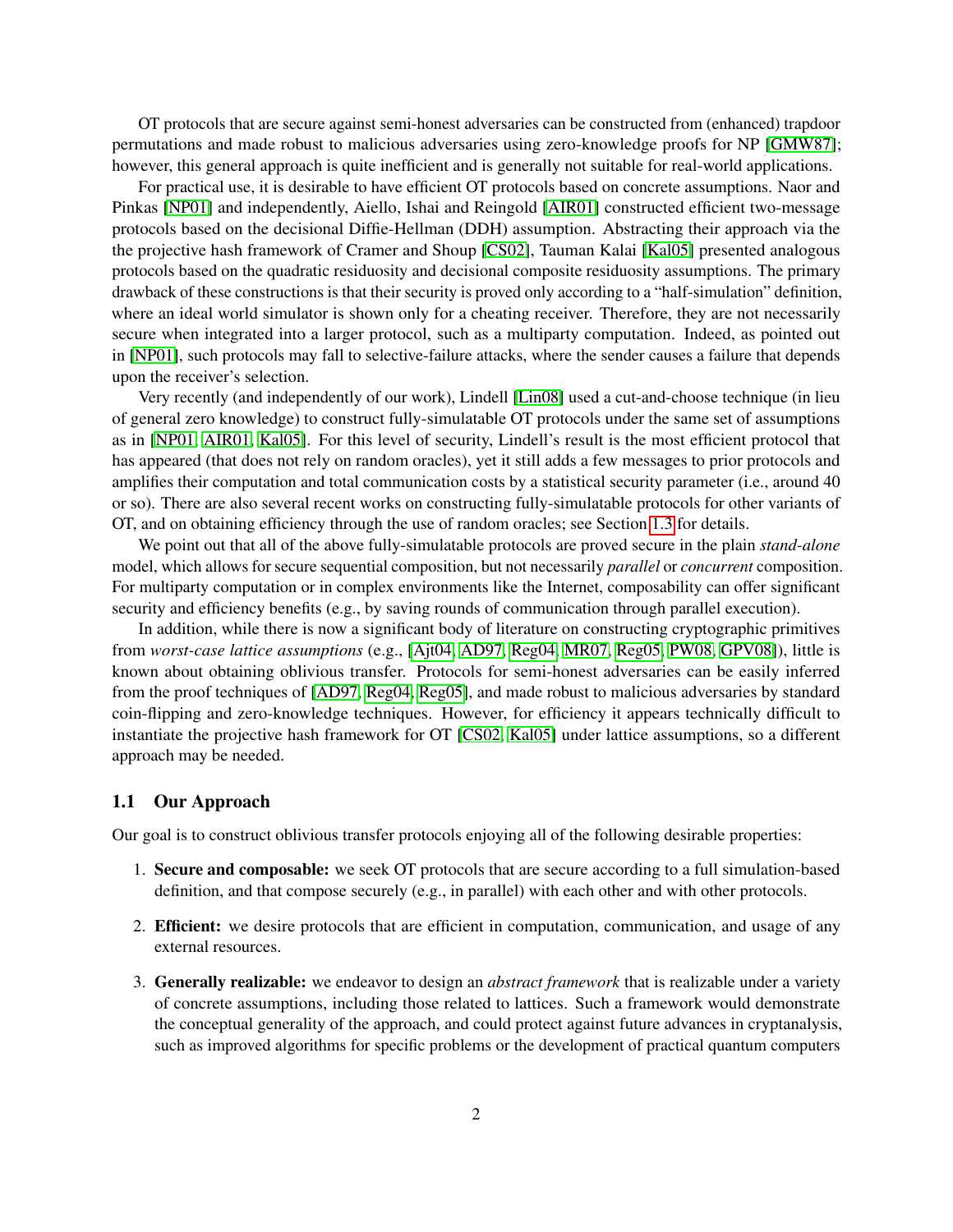(which are known to defeat factoring- and discrete log-based cryptosystems [\[Sho97\]](#page-27-3), but not those based on lattices).

We present a simple and novel framework for reaching all three of the above goals, working in the universal composability (UC) model of Canetti [\[Can01\]](#page-25-6) with *static* corruptions of parties.

Our protocol is based on a new abstraction that we call a *dual-mode* cryptosystem. The system is initialized in a setup phase that produces a common string CRS, which is made available to all parties (we discuss this setup assumption in more detail below). Depending on the instantiation, the common string may be uniformly random, or created according to some prescribed distribution.

Given a dual-mode cryptosystem, the concrete OT protocol is very simple: the receiver uses its selection bit (and the CRS) to generate a "base" public key and secret key, and delivers the public key to the sender. The sender computes two "derived" public keys (using the CRS), encrypts each of its values under the corresponding derived key, and sends the ciphertexts to the receiver. Finally, the receiver uses its secret key to decrypt the appropriate value. Note that the protocol is message-optimal (one in each direction), and that it is essentially as efficient as the underlying cryptosystem. The security of the protocol comes directly from the dual-mode properties, which we describe in more detail next.

Dual-mode cryptosystems. The setup phase for a dual-mode cryptosystem creates the CRS according to one of two chosen modes, which we call the *messy* mode and the *decryption* mode.

The system has three main security properties. In messy mode, for *every* (possibly malformed) base public key, at least one of the derived public keys hides its encrypted messages *statistically*. Moreover, the CRS is generated along with a "trapdoor" that makes it easy to determine (given the base public key) which of the derived keys does so. These properties imply *statistical* security against even an unbounded cheating receiver.

In decryption mode, the honest receiver's selection bit is likewise hidden *statistically* by its choice of base key. In addition, there is a (different) trapdoor for the CRS that makes it easy to generate a base public key together with *two* properly-distributed secret keys corresponding to each potential selection bit. This makes it possible to decrypt both of the sender's ciphertexts, and implies statistical security against even an unbounded cheating sender.

Finally, a dual-mode system has the property that messy mode and decryption mode are *computationally* indistinguishable; this is the only computational property in the definition. The OT protocol can therefore provide statistical security for *either* the sender or the receiver, depending on the chosen mode (we are not aware of any other OT protocol having this property). This also makes the security proof for the protocol quite modular and symmetric: computational security for a party (e.g., against a bounded cheating receiver in decryption mode) follows directly from statistical security in the other mode, and by the indistinguishability of modes.<sup>[1](#page-2-0)</sup>

The dual-mode abstraction has a number of nice properties. First, the definition is quite simple: for any candidate construction, we need only demonstrate three simple properties (two of which are statistical). Second, due to the statistical security properties in each mode, the same CRS can be used for an *unbounded* number of OT executions between the same sender and receiver (we are not aware of any other OT protocol having this property). Third, we can efficiently realize the abstraction under any one of several standard assumptions, including the DDH assumption, the quadratic residuosity and decisional composite residuosity assumptions, and *worst-case* lattice assumptions (under a slight relaxation of the dual-mode definition).

<span id="page-2-0"></span> $1$ Groth, Ostrovsky, and Sahai [\[GOS06\]](#page-26-9) used a similar "parameter-switching" argument in the context of non-interactive zero knowledge.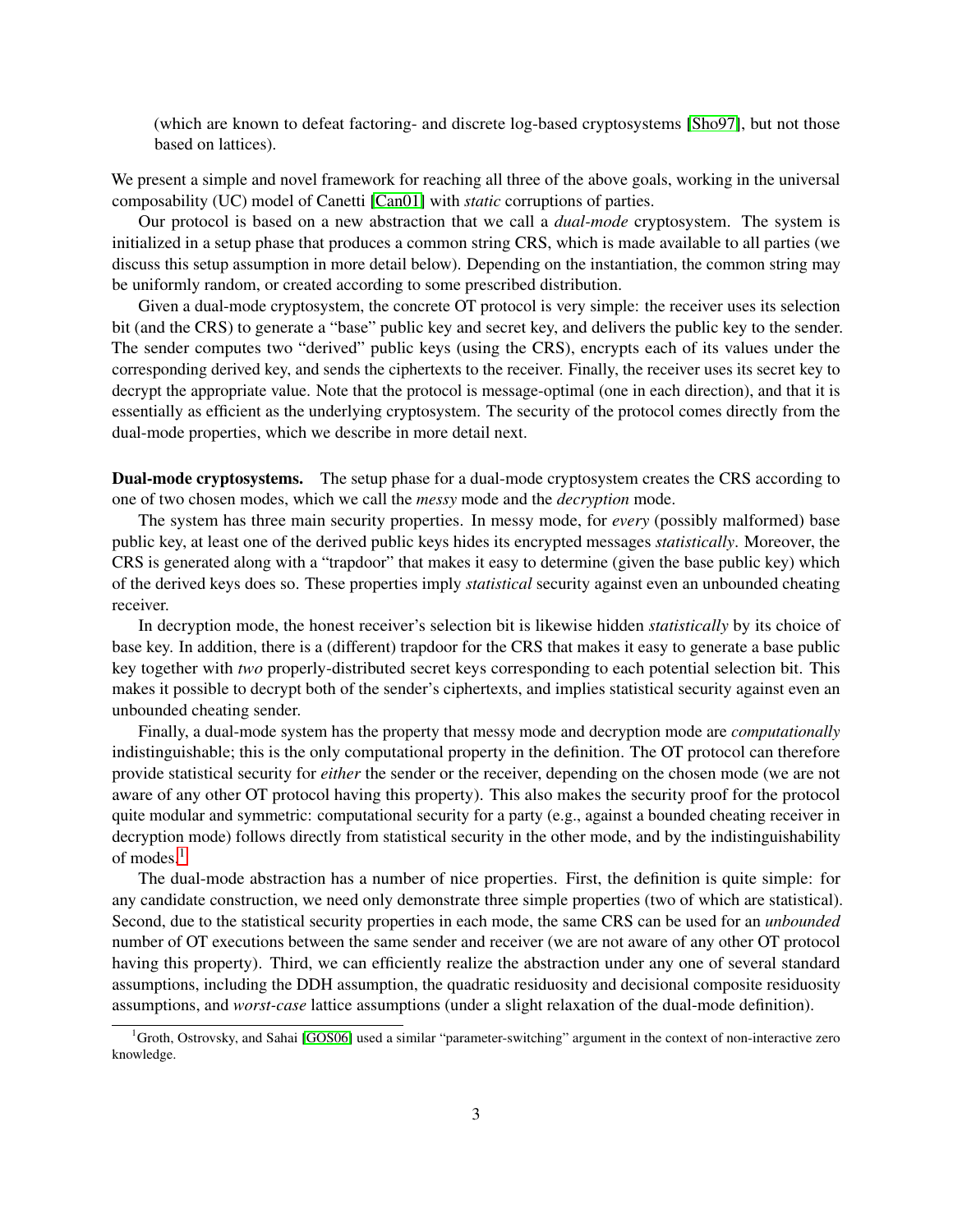Of course, the security of our protocol depends on a trusted setup of the CRS. We believe that in context, this assumption is reasonable (or even quite mild). First, it is known that OT in the plain UC model *requires* some type of trusted setup [\[CF01\]](#page-25-7). Second, as we have already mentioned, a single CRS suffices for any number of OT executions between the same sender and receiver. Third, several of our instantiations require only a common *uniformly random* string, which may be obtainable without relying on a trusted party via natural processes (e.g., sunspots).

#### 1.2 Concrete Constructions

To construct dual-mode systems from various assumptions, we build upon several public-key cryptosystems that admit what we call *messy* public keys (messy is short for "message-lossy;" such keys are also called "meaningless" in a recent independent work of Kol and Naor [\[KN08\]](#page-26-10)). The defining property of a messy key is that a ciphertext produced under it carries *no information* (statistically) about the encrypted message. More precisely, the encryptions of any two messages  $m_0, m_1$  under a messy key are statistically close, over the randomness of the encryption algorithm. Prior cryptosytems based on lattices [\[AD97,](#page-25-5) [Reg04,](#page-27-1) [Reg05\]](#page-27-2), Cocks' identity-based cryptosystem [\[Coc01\]](#page-25-8), and the original OT protocols of [\[NP01,](#page-26-3) [AIR01\]](#page-25-2) all rely on messy keys as a key conceptual tool in their security proofs.

Messy keys play a similarly important role in our dual-mode constructions. As in prior OT protocols [\[NP01,](#page-26-3) [AIR01,](#page-25-2) [Kal05\]](#page-26-4), our constructions guarantee that for any base public key (the receiver's message), at least one of the derived keys is messy. A novel part of our constructions is in the use of a trapdoor for efficiently *identifying* messy keys (this is where the use of a CRS seems essential).

For our DDH- and DCR-based constructions, we obtain a dual-mode cryptosystem via relatively straightforward abstraction and modification of prior protocols (see Section [5\)](#page-10-0). For quadratic residuosity, our techniques are quite different from those of [\[CS02,](#page-25-3) [Kal05\]](#page-26-4); specifically, we build on a modification of Cocks' identity-based cryptosystem [\[Coc01\]](#page-25-8) (see Section [6\)](#page-13-0). In both of these constructions, we have a precise characterization of messy keys and a trapdoor algorithm for identifying them.

Our lattice-based constructions are more subtle and technically involved. Our starting point is a cryptosytem of Regev [\[Reg05\]](#page-27-2), along with some recent trapdoor techniques for lattices due to Gentry, Peikert, and Vaikuntanathan [\[GPV08\]](#page-26-8). We do not have an *exact* characterization of messy keys for this cryptosystem, nor an error-free algorithm for identifying them. However, [\[GPV08\]](#page-26-8) presents a trapdoor algorithm that correctly identifies *almost every* public key as messy. By careful counting and a quantifier-switching argument, we show that for almost all choices of the CRS, *every* (potentially malformed) base public key has at least one messy derived key that is identified as such by the trapdoor algorithm.

As an additional contribution of independent interest, we give a multi-bit version of Regev's lattice-based cryptosystem [\[Reg05\]](#page-27-2) whose time and space efficiency are smaller by a linear factor in the security parameter  $n$ . The resulting system is very efficient (at least asymptotically): the amortized runtime per message bit is only  $\tilde{O}(n)$  bit operations, and the ciphertext expansion can be made as small as a constant. The public key size and underlying lattice assumption are essentially the same as in [\[Reg05\]](#page-27-2). See Section [7](#page-14-0) for the details of our lattice-based constructions.

Our DDH and DCR constructions transfer (multi-bit) strings, while the QR and lattice constructions allow for essentially single-bit transfers. It is an interesting open question whether string OT can be achieved under the latter assumptions. Simple generalizations of our framework and constructions can also yield 1-out-of-k OT protocols.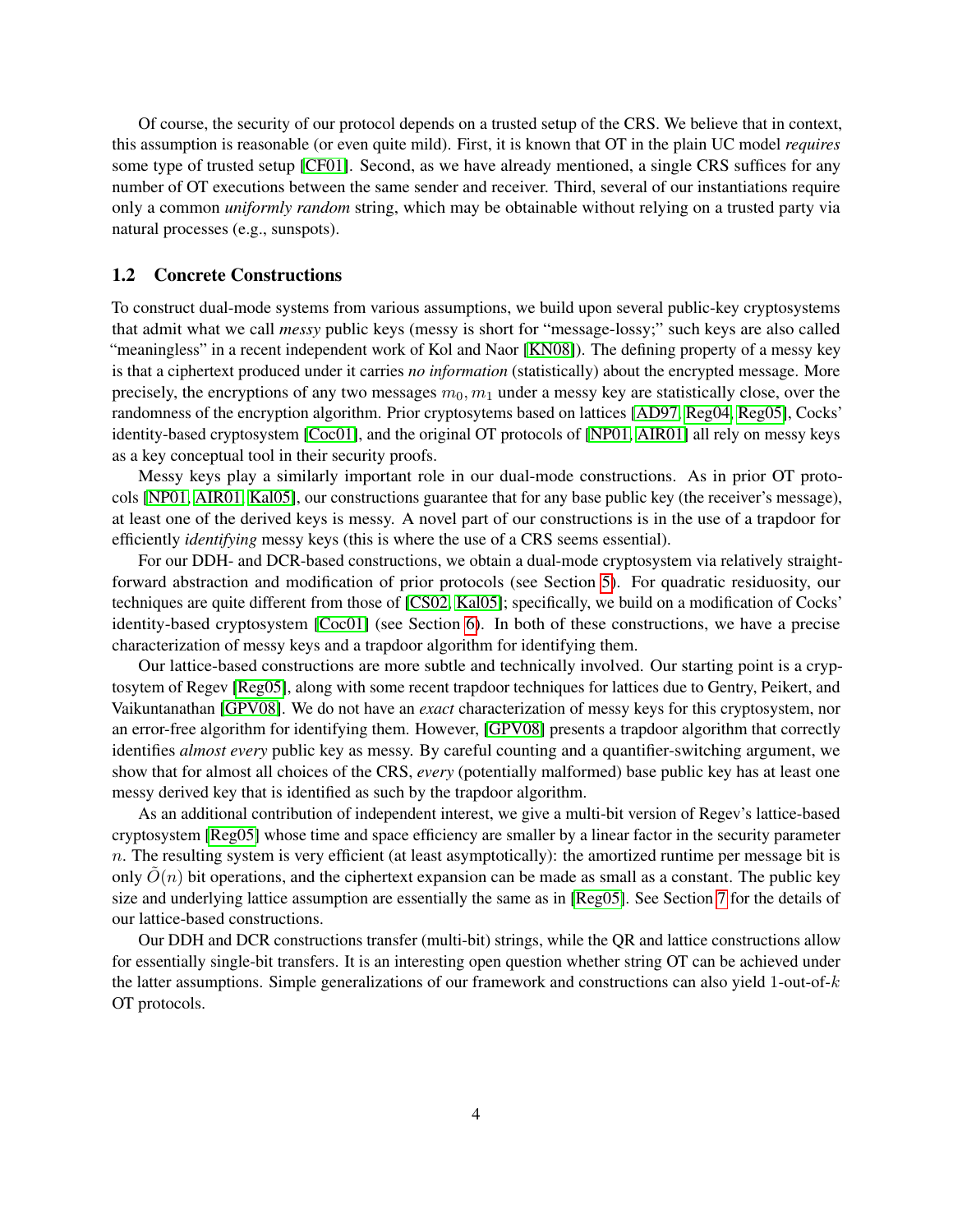#### <span id="page-4-0"></span>1.3 Related Work

Under assumptions related to bilinear pairings, Camenisch, Neven, and shelat [\[CNS07\]](#page-25-9) and Green and Hohenberger [\[GH07\]](#page-25-10) recently constructed fully-simulatable protocols in the plain stand-alone model (and in the UC model, in [\[GH08\]](#page-25-11)) for k-out-of-n OT with *adaptive selection*, as introduced by Naor and Pinkas [\[NP99\]](#page-26-11). Adaptive selection can be useful for applications such as oblivious database retrieval.

Jarecki and Shmatikov [\[JS07\]](#page-26-12) constructed UC-secure *committed string OT* under the decisional composite residuosity assumption, using a common *reference* string; their protocol is four rounds (or two in the random oracle model). Garay, MacKenzie, and Yang [\[GMY04\]](#page-26-13) constructed (enhanced) committed OT using a constant number of rounds assuming both the DDH and strong RSA assumptions. Damgard and Nielsen [\[DN03\]](#page-25-12) constructed UC-secure OT against *adaptive corruptions*, under a public key infrastructure setup and the assumption that threshold homomorphic encryption exists.

There are other techniques for achieving efficiency in oblivious transfer protocols that are complementary to ours; for example, Ishai *et al.* [\[IKNP03\]](#page-26-14) showed how to amortize k oblivious transfers (for some security parameter  $k$ ) into many more, without much additional computation in the random oracle model.

## 2 Preliminaries

#### 2.1 Notation

We let N denote the natural numbers. For  $n \in \mathbb{N}$ ,  $[n]$  denotes the set  $\{1, \ldots, n\}$ . We use standard O,  $\Omega$ , o, and  $\omega$  notation to classify the growth of functions. We say that  $f = \tilde{O}(g)$  if  $f = O(g \log^c n)$  for some fixed constant c. We let poly $(n)$  denote an unspecified function  $f(n) = O(n^c)$  for some constant c.

The security parameter will be denoted by n throughout the paper. We let negl(n) denote some unspecified function  $f(n)$  such that  $f = o(n^{-c})$  for *every* fixed constant c, saying that such a function is *negligible* (in *n*). We say that a probability is *overwhelming* if it is  $1 - \text{negl}(n)$ .

#### 2.2 The Universal Composability Framework (UC)

We work in the standard universal composability framework of Canetti [\[Can01\]](#page-25-6) with *static* corruptions of parties. We use the definition of computational indistinguishability, denoted by  $\leq \atop{\infty}$ , from that work. The UC framework defines a probabilistic poly-time (PPT) *environment* machine Z that oversees the execution of a protocol in one of two worlds. The "ideal world" execution involves "dummy parties" (some of whom may be corrupted by an *ideal adversary* S) interacting with a *functionality* F. The "real world" execution involves PPT parties (some of whom may be corrupted by a PPT *real world adversary* A) interacting only with each other in some protocol  $\pi$ . We refer to [\[Can01\]](#page-25-6) for a detailed description of the executions, and a definition of the real world ensemble  $\mathsf{EXEC}_{\pi,\mathcal{A},\mathcal{Z}}$  and the ideal world ensemble  $\mathsf{IDEAL}_{\mathcal{F},\mathcal{S},\mathcal{Z}}$ . The notion of a protocol  $\pi$ *securely emulating* a functionality  $F$  is as follows:

**Definition 2.1.** Let F be a functionality. A protocol  $\pi$  is said to UC-realize F if for any adversary A, there exists a simulator S such that for all environments  $\mathcal{Z}$ ,

$$
\mathsf{IDEAL}_{\mathcal{F},\mathcal{S},\mathcal{Z}} \stackrel{c}{\approx} \mathsf{EXEC}_{\pi,\mathcal{A},\mathcal{Z}}.
$$

The common reference string functionality  $\mathcal{F}_{CRS}^{\mathcal{D}}$  produces a string with a fixed distribution that can be sampled by a PPT algorithm  $D$ . Its definition is given in Figure [1.](#page-5-0)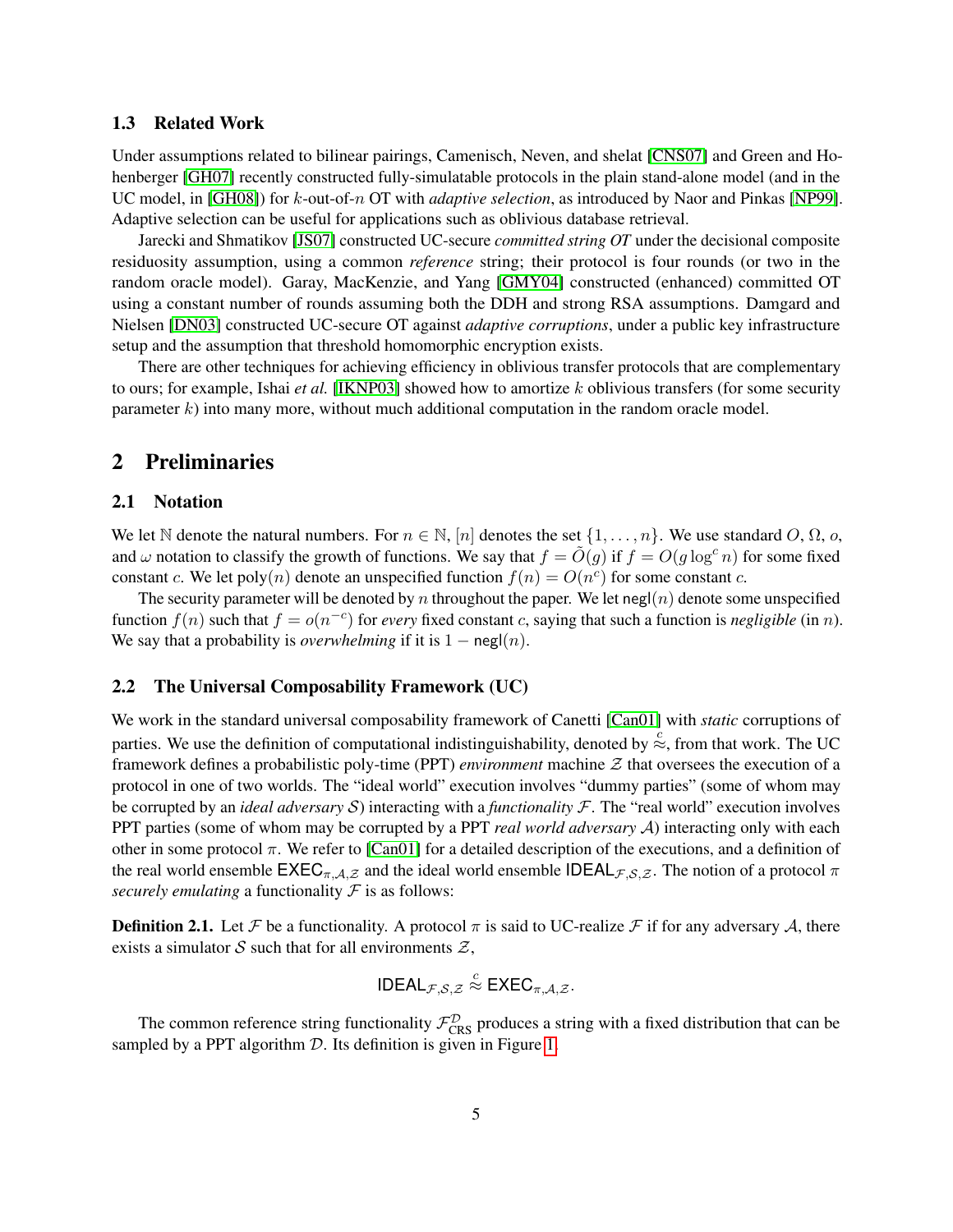# Functionality  $\mathcal{F}_{\text{CRS}}^{\mathcal{D}}$

 $\mathcal{F}_{CRS}^{\mathcal{D}}$  runs with parties  $P_1, \ldots, P_n$  and is parametrized by an algorithm  $\mathcal{D}$ .

• When receiving a message (sid,  $P_i, P_j$ ) from  $P_i$ , let crs  $\leftarrow \mathcal{D}(1^n)$ , send (sid, crs) to  $P_i$  and send (crs,  $P_i$ ,  $P_j$ ) to the adversary. Next, when receiving (sid,  $P_i$ ,  $P_j$ ) from  $P_j$  (and only  $P_j$ ), send (sid, crs) to  $P_i$  and to the adversary, and halt.

<span id="page-5-0"></span>Figure 1: The common reference string functionality  $\mathcal{F}_{CRS}^{\mathcal{D}}$  [\[CR03\]](#page-25-13).

Oblivious Transfer (OT) is a two-party functionality, involving a sender S with input  $x_0, x_1$  and a receiver **R** with an input  $\sigma \in \{0, 1\}$ . The receiver **R** learns  $x_{\sigma}$  (and nothing else), and the sender **S** learns nothing at all. These requirements are captured by the specification of the OT functionality  $\mathcal{F}_{OT}$  from [\[CLOS02\]](#page-25-14), given in Figure [2.](#page-5-1)

### Functionality  $\mathcal{F}_{OT}$

 $\mathcal{F}_{OT}$  interacts with a sender **S** and a receiver **R**.

- Upon receiving a message (sid, sender,  $x_0, x_1$ ) from S, where each  $x_i \in \{0, 1\}^{\ell}$ , store  $(x_0, x_1)$  (The lengths of the strings  $\ell$  is fixed and known to all parties).
- Upon receiving a message (sid, receiver,  $\sigma$ ) from R, check if a (sid, sender, ...) message was previously sent. If yes, send (sid,  $x_{\sigma}$ ) to R and (sid) to the adversary S and halt. If not, send nothing to R (but continue running).

<span id="page-5-1"></span>Figure 2: The oblivious transfer functionality  $\mathcal{F}_{OT}$  [\[CLOS02\]](#page-25-14).

Our OT protocols operate in the common reference string model, or, in the terminology of [\[Can01\]](#page-25-6), the  $\mathcal{F}_{CRS}$ -hybrid model. For efficiency, we would like to reuse the same common reference string for distinct invocations of oblivious transfer whenever possible. As described in [\[CR03\]](#page-25-13), this can be achieved by designing a protocol for the *multi-session extension*  $\hat{F}_{OT}$  of the OT functionality  $\cal{F}_{OT}$ . Intuitively,  $\hat{F}_{OT}$  acts as a "wrapper" around any number of independent executions of  $\mathcal{F}_{OT}$ , and coordinates their interactions with the parties via subsessions (specified by a parameter ssid) of a single session (specified by sid).

The *UC theorem with joint state* (JUC theorem) [\[CR03\]](#page-25-13) says that any protocol  $\pi$  operating in the  $\mathcal{F}_{OT}$ hybrid model can be securely emulated in the real world by appropriately composing π with a *single* execution of a protocol  $\rho$  implementing  $\hat{\mathcal{F}}_{OT}$ . This single instance of  $\rho$  might use fewer resources (such as common reference strings) than several independent invocations of some other protocol that only realizes  $\mathcal{F}_{OT}$ ; in fact, the protocols  $\rho$  that we specify will do exactly this.

### 3 Dual-Mode Encryption

Here we describe our new abstraction, called a *dual-mode* cryptosystem. It is initialized in a trusted setup phase, which produces a common string crs known to all parties along with some auxiliary "trapdoor" information  $t$  (which is only used in the security proof). The string crs may be either uniformly random or selected from a prescribed distribution, depending on the concrete instantiation. The cryptosystem can be set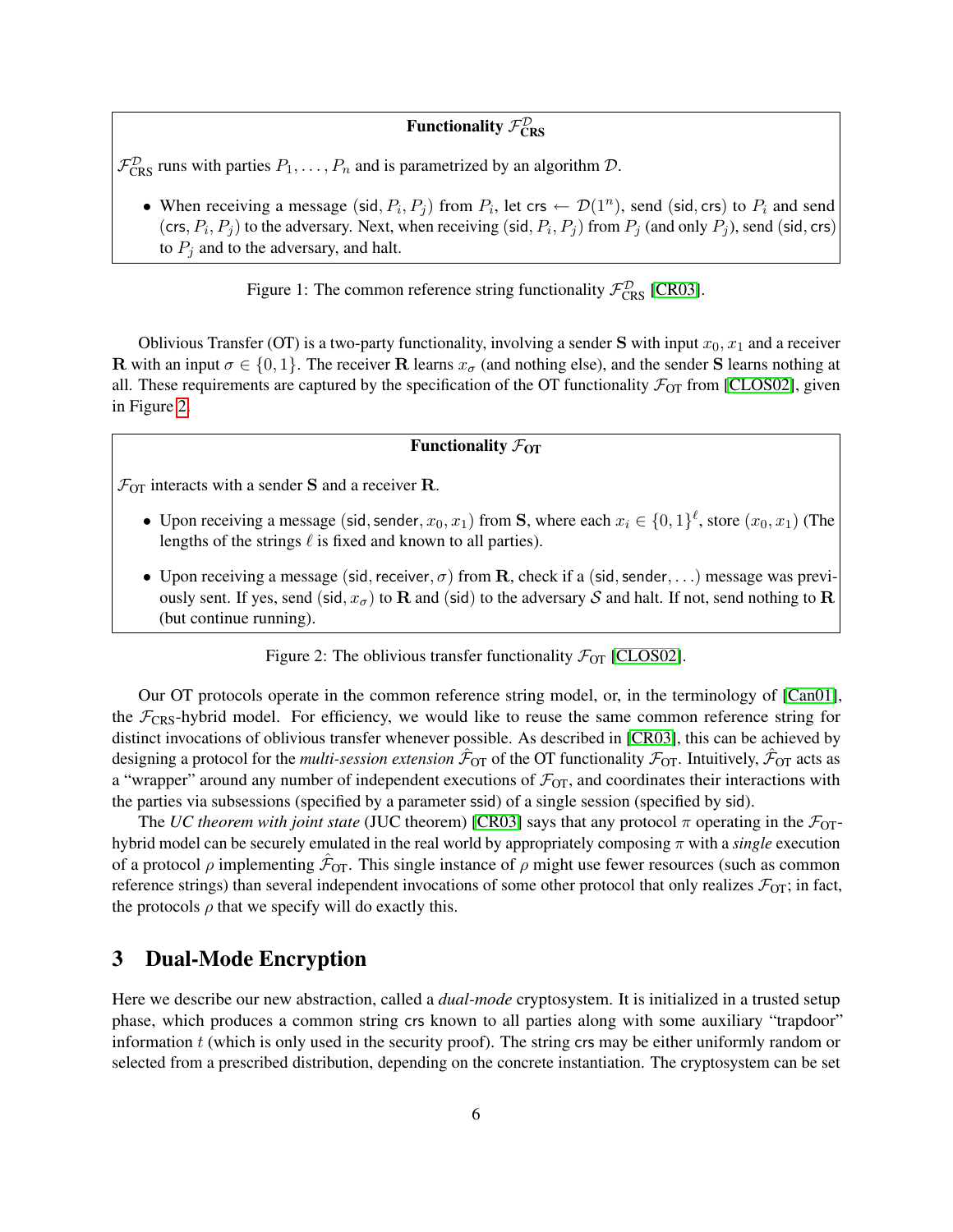up in one of two modes, called *messy* mode and *decryption* mode. The first crucial security property of a dual-mode cryptosystem is that no (efficient) adversary can distinguish, given the crs, between the modes.

Once the system has been set up, it operates much like a standard public-key cryptosystem, but with an added notion that we call *encryption branches*. The key generation algorithm takes as a parameter a chosen *decryptable* branch  $\sigma \in \{0, 1\}$ , and the resulting secret key sk corresponds to branch  $\sigma$  of the public key pk. When encrypting a message under pk, the encrypter similarly specifies a branch  $b \in \{0, 1\}$  on which to encrypt the message. Essentially, messages encrypted on branch  $b = \sigma$  can be decrypted using sk, while those on the other branch cannot. Precisely what this latter condition means depends on the mode of the system.

When the system is in messy mode, branch  $b \neq \sigma$  is what we call *messy*. That is, encrypting on branch b *loses all information* about the encrypted message — not only in the sense of semantic security, but even *statistically*. Moreover, the trapdoor for crs makes it easy to find a messy branch of *any* given public key, even a malformed one that could never have been produced by the key generator.

In decryption mode, the trapdoor circumvents the condition that only one branch is decryptable. Specifically, it allows the generation of a public key  $pk$  and corresponding secret keys  $sk_0, sk_1$  that enable decryption on branches 0 and 1 (respectively). More precisely, for both values of  $\sigma \in \{0, 1\}$ , the distribution of the key pair  $(pk, sk_{\sigma})$  is statistically close to that of an honestly-generated key pair with decryption branch  $\sigma$ .

We now proceed more formally. A dual-mode cryptosystem with message space  $\{0,1\}^{\ell}$  consists of a tuple of probabilistic algorithms (Setup, KeyGen, Enc, Dec, FindMessy, TrapKeyGen) having the following interfaces:

• Setup $(1^n, \mu)$ , given security parameter n and mode  $\mu \in \{0, 1\}$ , outputs  $(crs, t)$ . The crs is a common string for the remaining algorithms, and  $t$  is a trapdoor value that enables either the FindMessy or TrapKeyGen algorithm, depending on the selected mode.

For notational convenience, we define a separate messy mode setup algorithm SetupMessy( $\cdot$ ) := Setup( $\cdot$ , 0) and a decryption mode setup algorithm SetupDec( $\cdot$ ) := Setup( $\cdot$ , 1).

All the remaining algorithms take crs as their first input, but for notational clarity, we usually omit it from their lists of arguments.

- KeyGen( $\sigma$ ), given a branch value  $\sigma \in \{0, 1\}$ , outputs  $(pk, sk)$  where pk is a public encryption key and sk is a corresponding secret decryption key for messages encrypted on branch  $\sigma$ .
- Enc $(pk, b, m)$ , given a public key  $pk$ , a branch value  $b \in \{0, 1\}$ , and a message  $m \in \{0, 1\}^l$ , outputs a ciphertext  $c$  encrypted on branch  $b$ .
- Dec(sk, c), given a secret key sk and a ciphertext c, outputs a message  $m \in \{0,1\}^{\ell}$ .
- FindMessy(t,  $pk$ ), given a trapdoor t and some (possibly even malformed) public key  $pk$ , outputs a branch value  $b \in \{0, 1\}$  corresponding to a messy branch of pk.
- TrapKeyGen(t), given a trapdoor t, outputs  $(pk, sk_0, sk_1)$ , where pk is a public encryption key and  $sk_0, sk_1$  are corresponding secret decryption keys for branches 0 and 1, respectively.

<span id="page-6-0"></span>Definition 3.1 (Dual-Mode Encryption). A *dual-mode cryptosystem* is a tuple of algorithms described above that satisfy the following properties:

1. Completeness for decryptable branch: For every  $\mu \in \{0, 1\}$ , every  $(\text{crs}, t) \leftarrow \text{Setup}(1^n, \mu)$ , every  $\sigma \in \{0,1\}$ , every  $(pk, sk) \leftarrow \text{KeyGen}(\sigma)$ , and every  $m \in \{0,1\}^{\ell}$ , decryption is correct on branch  $\sigma$ , i.e.,  $Dec(sk, Enc(pk, \sigma, m)) = m$ .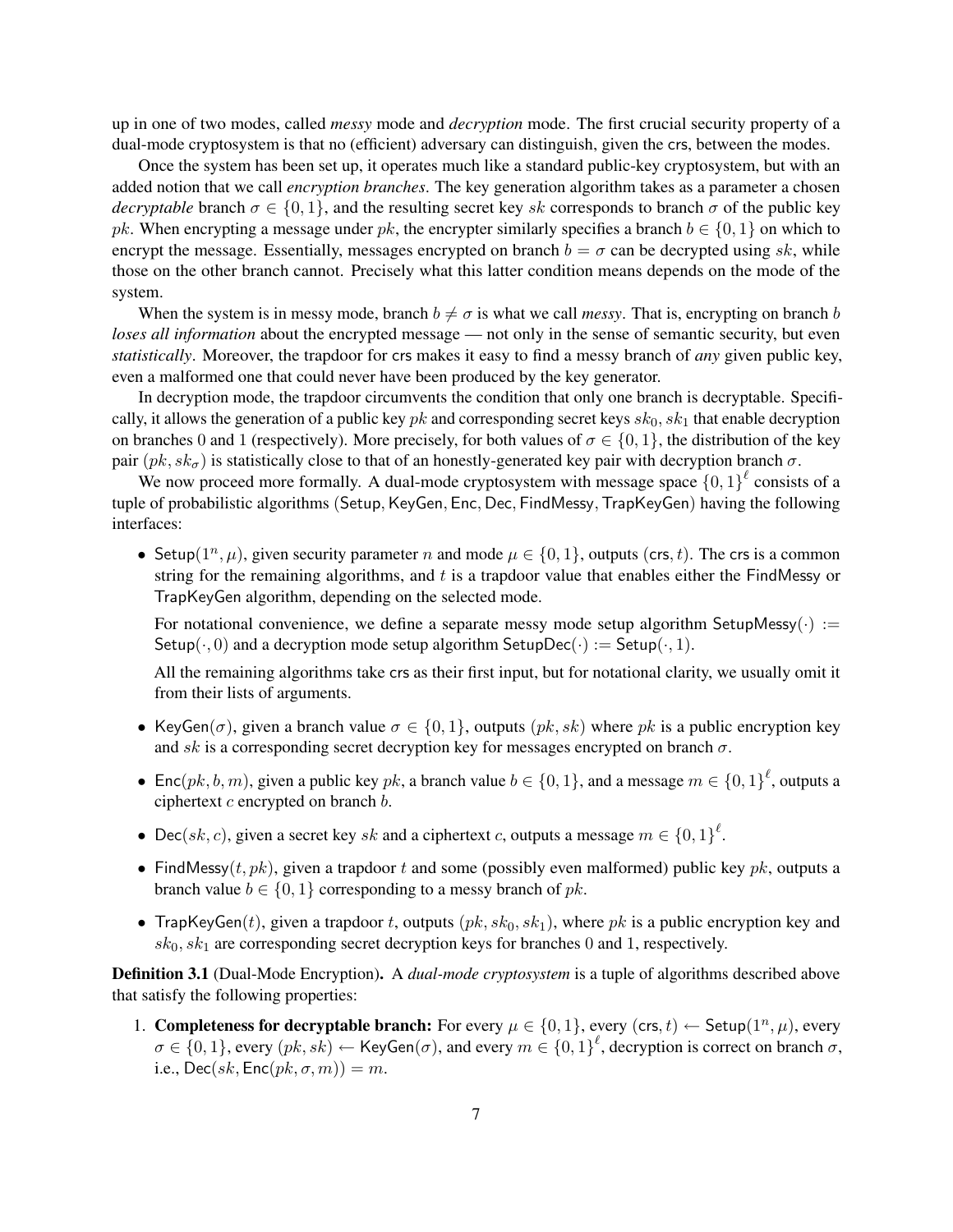It also suffices for decryption to be correct with overwhelming probability over the randomness of the entire experiment.

- 2. Indistinguishability of modes: the first outputs of SetupMessy and SetupDec are computationally indistinguishable, i.e.,  $\mathsf{SetupMessage}_{1}(1^{n}) \stackrel{c}{\approx} \mathsf{SetupDec}_{1}(1^{n}).$
- <span id="page-7-2"></span>3. (Messy mode) Trapdoor identification of a messy branch: For every  $(crs, t) \leftarrow$  SetupMessy $(1^n)$ and every (possibly malformed) pk, FindMessy(t, pk) outputs a branch value  $b \in \{0, 1\}$  such that  $Enc(pk, b, \cdot)$  is messy. Namely, for every  $m_0, m_1 \in \{0, 1\}^{\ell}$ ,  $Enc(pk, b, m_0) \stackrel{s}{\approx} Enc(pk, b, m_1)$ .
- <span id="page-7-0"></span>4. (Decryption mode) Trapdoor generation of keys decryptable on both branches: For every (crs,  $t$ )  $\leftarrow$ SetupDec(1<sup>n</sup>), TrapKeyGen(t) outputs  $(pk, sk_0, sk_1)$  such that for every  $\sigma \in \{0, 1\}$ ,  $(pk, sk_\sigma) \stackrel{s}{\approx}$ KeyGen $(\sigma)$ .

It is straightforward to generalize these definitions to larger sets  $\{0,1\}^k$  of branches, for  $k > 1$  (in this generalization, FindMessy would return  $2^k - 1$  different branches that are all messy). Such a dual-mode cryptosystem would yield a 1-out-of-2 $^k$  oblivious transfer in an analogous way. All of our constructions can be suitably modified to satisfy the generalized definition; for simplicity, we will concentrate on the branch set  $\{0, 1\}$  throughout the paper, briefly noting inline how to generalize each construction.

## <span id="page-7-1"></span>4 Oblivious Transfer Protocol

Here we construct a protocol dm that emulates the multi-session functionality  $\hat{\mathcal{F}}_{OT}$  functionality in the  $\mathcal{F}_{CRS}$ -hybrid model. Let (Setup, KeyGen, Enc, Dec, FindMessy, TrapKeyGen) be a dual-mode cryptosystem. The dm protocol is given in Figure [3.](#page-8-0)

The protocol can actually operate in either mode of the dual-mode cryptosystem, which affects only the distribution of the CRS that is used. In messy mode, the receiver's security is computational and the sender's security is *statistical*, i.e., security is guaranteed even against an *unbounded* cheating receiver. In decryption mode, the security properties are reversed.

To implement the two modes, we define two different instantiations of  $\mathcal{F}_{CRS}^{\mathcal{D}}$  that produce common strings according to the appropriate setup algorithm:  $\mathcal{F}_{CRS}^{mes}$  uses  $\mathcal{D} =$  SetupMessy<sub>1</sub>, and  $\mathcal{F}_{CRS}^{dec}$  uses  $\mathcal{D} =$  SetupDec<sub>1</sub>.

Theorem 4.1. Let mode  $\in$  {mes, dec}. Protocol dm<sup>mode</sup> securely realizes the functionality  $\hat{\mathcal{F}}_{OT}$  in the F mode *CRS -hybrid model, under* static *corruptions.*

*For* mode = mes*, the sender's security is statistical and the receiver's security is computational; for* mode = dec*, the security properties are reversed.*

*Proof.* Given all the properties of a dual-mode cryptosystem, the proof is conceptually quite straightforward. There is a direct correspondence between completeness and the case that neither party is corrupted, between messy mode and statistical security for the sender, and between decryption mode and statistical security for the receiver. The indinstinguishability of modes establishes computational security for the appropriate party in the protocol.

Let  $A$  be a static adversary that interacts with the parties S and R running the dm<sup>mode</sup> protocol. We construct an ideal world adversary (simulator) S interacting with the ideal functionality  $\hat{\mathcal{F}}_{OT}$ , such that no environment  $\mathcal Z$  can distinguish an interaction with  $\mathcal A$  in the above protocol from an interaction with  $\mathcal S$  in the ideal world. Recall that S interacts with both the ideal functionality  $\hat{\mathcal{F}}_{OT}$  and the environment  $\mathcal{Z}$ .

S starts by invoking a copy of A and running a simulated interaction of A with  $\mathcal Z$  and the players S and R. More specifically,  $S$  works as follows: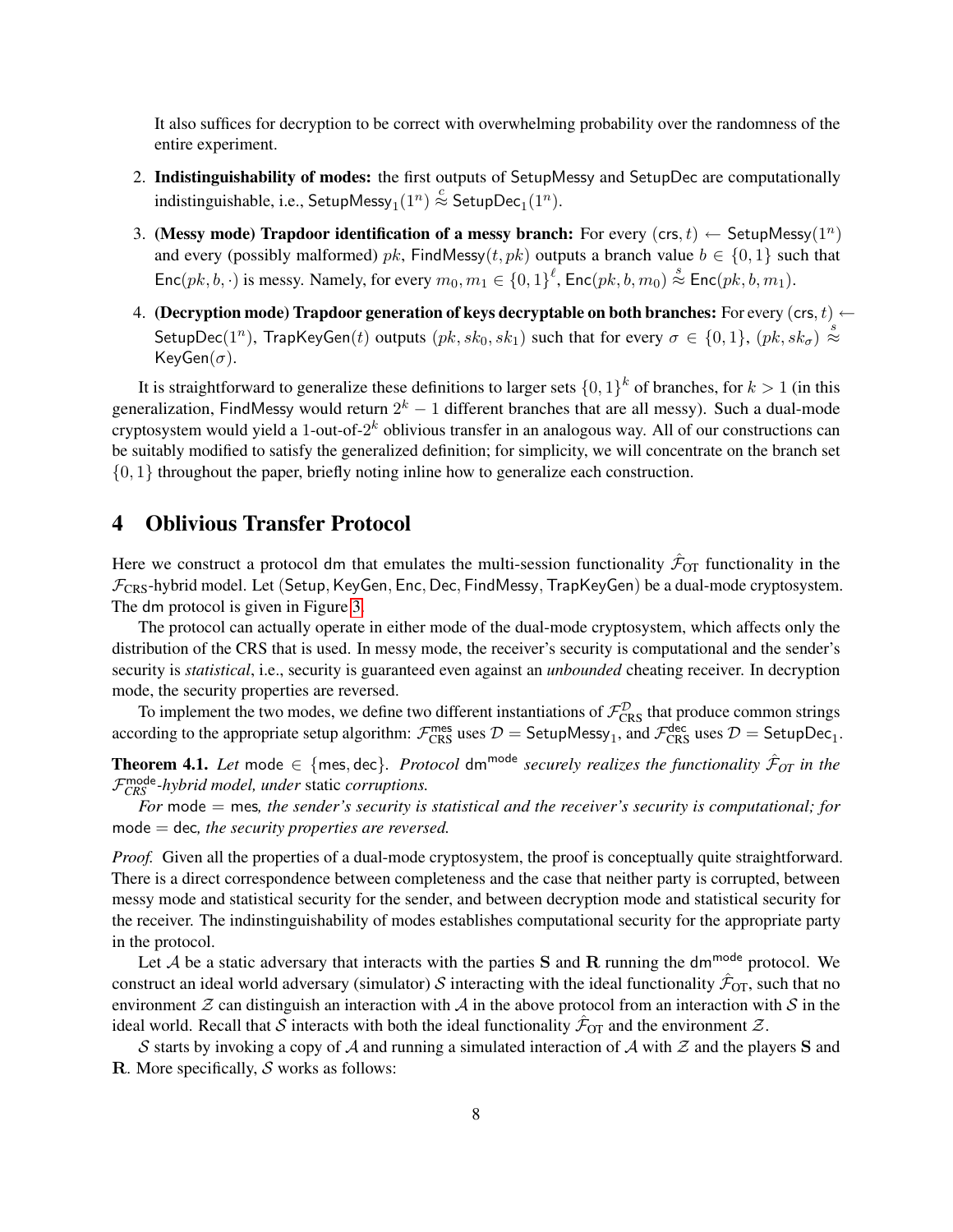### Protocol dm<sup>mode</sup> for Oblivious Transfer

The dm<sup>mode</sup> protocol is parameterized by mode  $\in \{$  mes, dec indicating the type of crs to be used.

SENDER INPUT: (sid, ssid,  $x_0, x_1$ ), where  $x_0, x_1 \in \{0, 1\}^{\ell}$ .

RECEIVER INPUT: (sid, ssid,  $\sigma$ ), where  $\sigma \in \{0, 1\}$ .

When activated with their inputs, the sender S queries  $\mathcal{F}_{CRS}^{mode}$  with (sid, S, R) and gets back (sid, crs). The receiver **R** then queries  $\mathcal{F}_{CRS}^{mode}$  with (sid, S, **R**) and gets (sid, crs).

R computes  $(pk, sk) \leftarrow \text{KeyGen}(\text{crs}, \sigma)$ , sends (sid, ssid, pk) to S, and stores (sid, ssid, sk).

S gets (sid, ssid, pk) from R, computes  $y_b \leftarrow \text{Enc}(pk, b, x_b)$  for each  $b \in \{0, 1\}$ , and sends (sid, ssid,  $y_0, y_1$ ) to **R**.

**R** gets (sid, ssid,  $y_0, y_1$ ) from S and outputs (sid, ssid, Dec(sk,  $y_\sigma$ )), where (sid, ssid, sk) was stored above.

<span id="page-8-0"></span>Figure 3: The protocol for realizing  $\hat{\mathcal{F}}_{OT}$ .

**Simulating the communication with Z:** Every input value that S receives from Z is written into the adversary  $\mathcal A$ 's input tape (as if coming from  $\mathcal A$ 's environment). Every output value written by  $\mathcal A$  on its output tape is copied to S's own output tape (to be read by the environment  $\mathcal{Z}$ ).

**Simulating the case when only the receiver R is corrupted:** Regardless of the mode of the protocol, S does the following. Run the messy mode setup algorithm, letting  $(crs, t) \leftarrow$  SetupMessy $(1^n)$ . When the parties query the ideal functionality  $\mathcal{F}_{CRS}^{mode}$ , return (sid, crs) to them. (Note that when mode = mes, the crs thus returned is identically distributed to the one returned by  $\mathcal{F}_{CRS}^{mode}$ , whereas when mode = dec, the simulated crs has a different distribution from the one returned by  $\mathcal{F}_{CRS}^{mode}$  in the protocol).

When A produces a protocol message (sid, ssid,  $pk$ ), S lets  $b \leftarrow$  FindMessy(crs, t,  $pk$ ). S then sends (sid, ssid, receiver,  $1 - b$ ) to the ideal functionality  $\hat{\mathcal{F}}_{OT}$ , receives the output (sid, ssid,  $x_{1-b}$ ), and stores it along with the value b.

When the dummy S is activated for subsession (sid, ssid), S looks up the corresponding b and  $x_{1-b}$ , computes  $y_{1-b} \leftarrow \text{Enc}(pk, 1-b, x_{1-b})$  and  $y_b \leftarrow \text{Enc}(pk, b, 0^{\ell})$  and sends the adversary A the message (sid, ssid,  $y_0, y_1$ ) as if it were from **S**.

**Simulating the case when only the sender S is corrupted:** Regardless of the mode of the protocol,  $S$ does the following. Run the decryption mode setup algorithm, letting  $(crs, t) \leftarrow$  SetupDec $(1^n)$ . When the parties query the ideal functionality  $\mathcal{F}_{CRS}^{mode}$ , return (sid, crs) to them.

When the dummy **R** is activated on (sid, ssid), S computes  $(pk, sk_0, sk_1) \leftarrow$  TrapKeyGen(crs, t), sends (sid, ssid, pk) to A as if from R, and stores (sid, ssid, pk, sk<sub>0</sub>, sk<sub>1</sub>). When A replies with a message (sid, ssid,  $y_0, y_1$ ), S looks up the corresponding  $(pk, sk_0, sk_1)$ , computes  $x_b \leftarrow \text{Dec}(sk_b, y_b)$  for each  $b \in$  $\{0, 1\}$  and sends to  $\hat{\mathcal{F}}_{OT}$  the message (sid, ssid, sender,  $x_0, x_1$ ).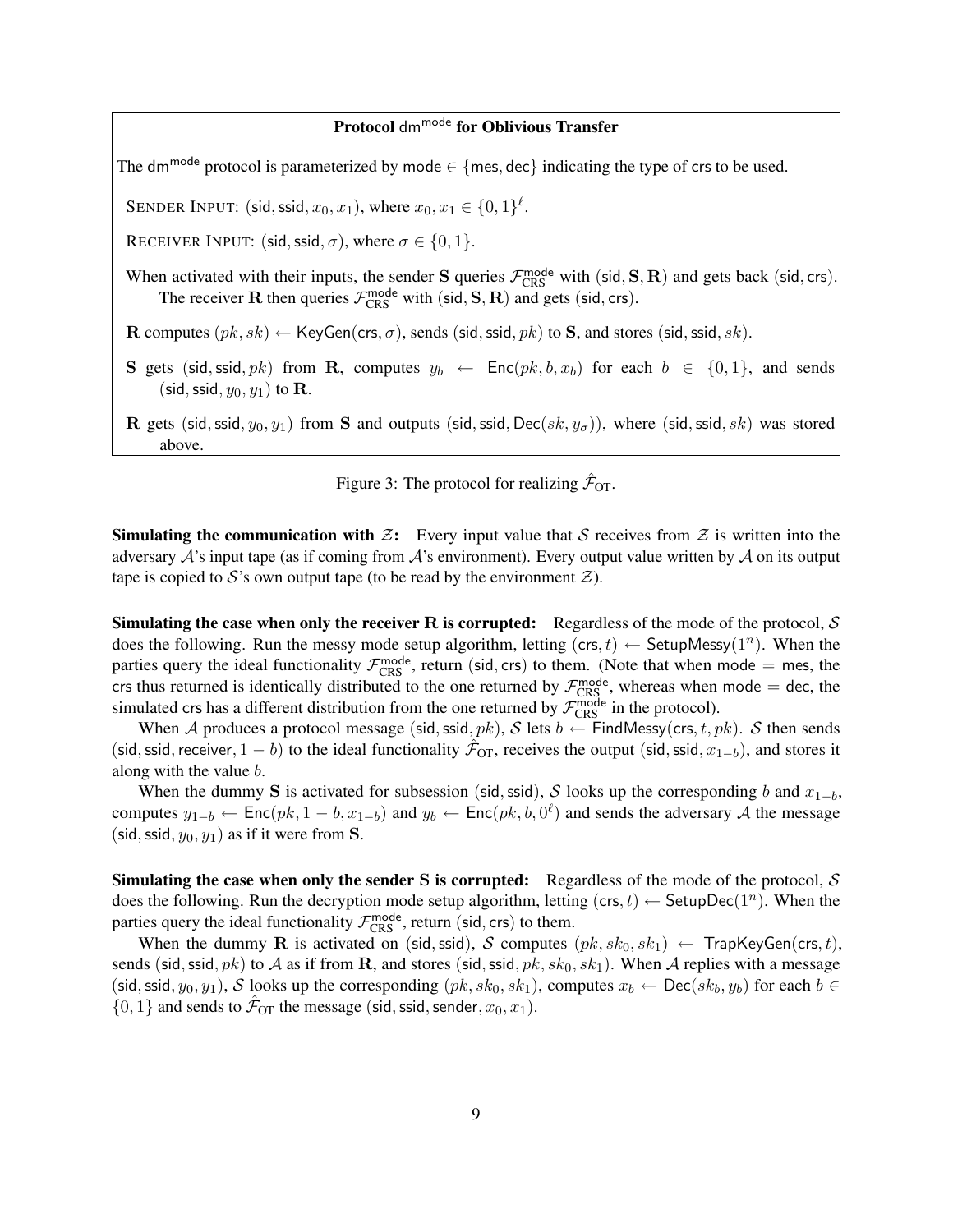**Simulating the remaining cases:** When both parties are corrupted, the simulator  $S$  just runs  $\mathcal A$  internally (who itself generates the messages from both S and R).

When neither party is corrupted, S internally runs the honest R on input (sid, ssid,  $\sigma = 0$ ) and honest S on input (sid, ssid,  $x_0 = 0^{\ell}, x_1 = 0^{\ell}$ ), activating the appropriate algorithm when the corresponding dummy party is activated in the ideal execution, and delivering all messages between its internal  $\bf{R}$  and  $\bf{S}$  to  $\mathcal{A}$ .

We complete the proof using the following claims, which are proved below:

<span id="page-9-1"></span>1. *(Claim [4.2,](#page-9-0) statistical security for* S *in messy mode.)* When A corrupts the receiver R,

$$
\mathsf{IDEAL}_{\hat{\mathcal{F}}_{\mathsf{OT}},\mathcal{S},\mathcal{Z}} \stackrel{s}{\approx} \mathsf{EXEC}_{\mathsf{dm}^{\mathsf{mes}},\mathcal{A},\mathcal{Z}}.
$$

<span id="page-9-2"></span>2. *(Claim [4.3,](#page-10-1) statistical security for* R *in decryption mode.)* When A corrupts the sender S,

$$
\mathsf{IDEAL}_{\hat{\mathcal{F}}_{\mathrm{OT}},\mathcal{S},\mathcal{Z}} \stackrel{s}{\approx} \mathsf{EXEC}_{\mathsf{dm}^{\mathsf{dec}},\mathcal{A},\mathcal{Z}}.
$$

<span id="page-9-3"></span>3. *(Claim [4.4,](#page-10-2) parameter switching.)* For any protocol  $\pi^{\text{mode}}$  in the  $\mathcal{F}^{\text{mode}}_{CRS}$ -hybrid model, any adversary  $A$  and any environment  $Z$ ,

$$
\mathsf{EXEC}_{\pi^{\mathsf{mes}}, \mathcal{A}, \mathcal{Z}} \stackrel{c}{\approx} \mathsf{EXEC}_{\pi^{\mathsf{dec}}, \mathcal{A}, \mathcal{Z}}.
$$

We now complete the proof as follows. Consider the protocol dm<sup>mes</sup>. When  $A$  corrupts  $R$ , by item [1](#page-9-1) above we have statistical security for S (whether or not S is corrupted). When A corrupts S, by items [2](#page-9-2) and [3](#page-9-3) above we have

$$
\mathsf{IDEAL}_{\hat{\mathcal{F}}_{\mathrm{OT}},\mathcal{S},\mathcal{Z}}\overset{s}{\approx}\mathsf{EXEC}_{\mathsf{dm}^{\mathsf{dec}},\mathcal{A},\mathcal{Z}}\overset{c}{\approx}\mathsf{EXEC}_{\mathsf{dm}^{\mathsf{mes}},\mathcal{A},\mathcal{Z}},
$$

which implies computational security for R.

It remains to show computational security when neither the sender nor the receiver is corrupted. Let  $\mathsf{EXEC}_{\mathsf{dm^{mes}},\mathcal{A},\mathcal{Z}}(x_0,x_1,b)$  (resp,  $\mathsf{EXEC}_{\mathsf{dm^{dec}},\mathcal{A},\mathcal{Z}}(x_0,x_1,b)$ ) denote the output of an environment in the protocol dm<sup>mes</sup> (resp, dm<sup>dec</sup>) that sets the inputs of the sender S to be  $(x_0, x_1)$  and the input of the receiver R to be the bit b. The following sequence of hybrids establishes what we want.

$$
\mathsf{EXEC}_{\mathsf{dm}^{\mathsf{mes}},\mathcal{A},\mathcal{Z}}(x_0,x_1,1) \stackrel{s}{\approx} \mathsf{EXEC}_{\mathsf{dm}^{\mathsf{mes}},\mathcal{A},\mathcal{Z}}(0^{\ell},x_1,1) \stackrel{c}{\approx}
$$
  

$$
\mathsf{EXEC}_{\mathsf{dm}^{\mathsf{mes}},\mathcal{A},\mathcal{Z}}(0^{\ell},x_1,0) \stackrel{s}{\approx} \mathsf{EXEC}_{\mathsf{dm}^{\mathsf{mes}},\mathcal{A},\mathcal{Z}}(0^{\ell},0^{\ell},0)
$$

The first two and the last two experiments are statistically indistinguishable because of the messy property of encryption, and the second and third experiments are computationally indistinguishable because of the computational hiding of the receiver's selection bit. The first experiment corresponds to the real world execution, whereas the last experiment is what the simulator runs. Furthermore, by the completeness of the dual-mode cryptosystem, the first experiment is statistically indistinguishable from the ideal world exection with inputs  $(x_0, x_1, b)$ .

The proof of security for protocol dm<sup>dec</sup> follows symmetrically, and we are done.

 $\Box$ 

It remains to prove the three claims made in the proof above.

<span id="page-9-0"></span>Claim 4.2. *If the adversary* A *corrupts the receiver* R *in an execution of* dmmes*, then we have*

$$
\textit{IDEAL}_{\hat{\mathcal{F}}_{\textit{OT}},\mathcal{S},\mathcal{Z}} \overset{\mathcal{S}}{\approx} \textit{EXEC}_{dm^{mes},\mathcal{A},\mathcal{Z}}.
$$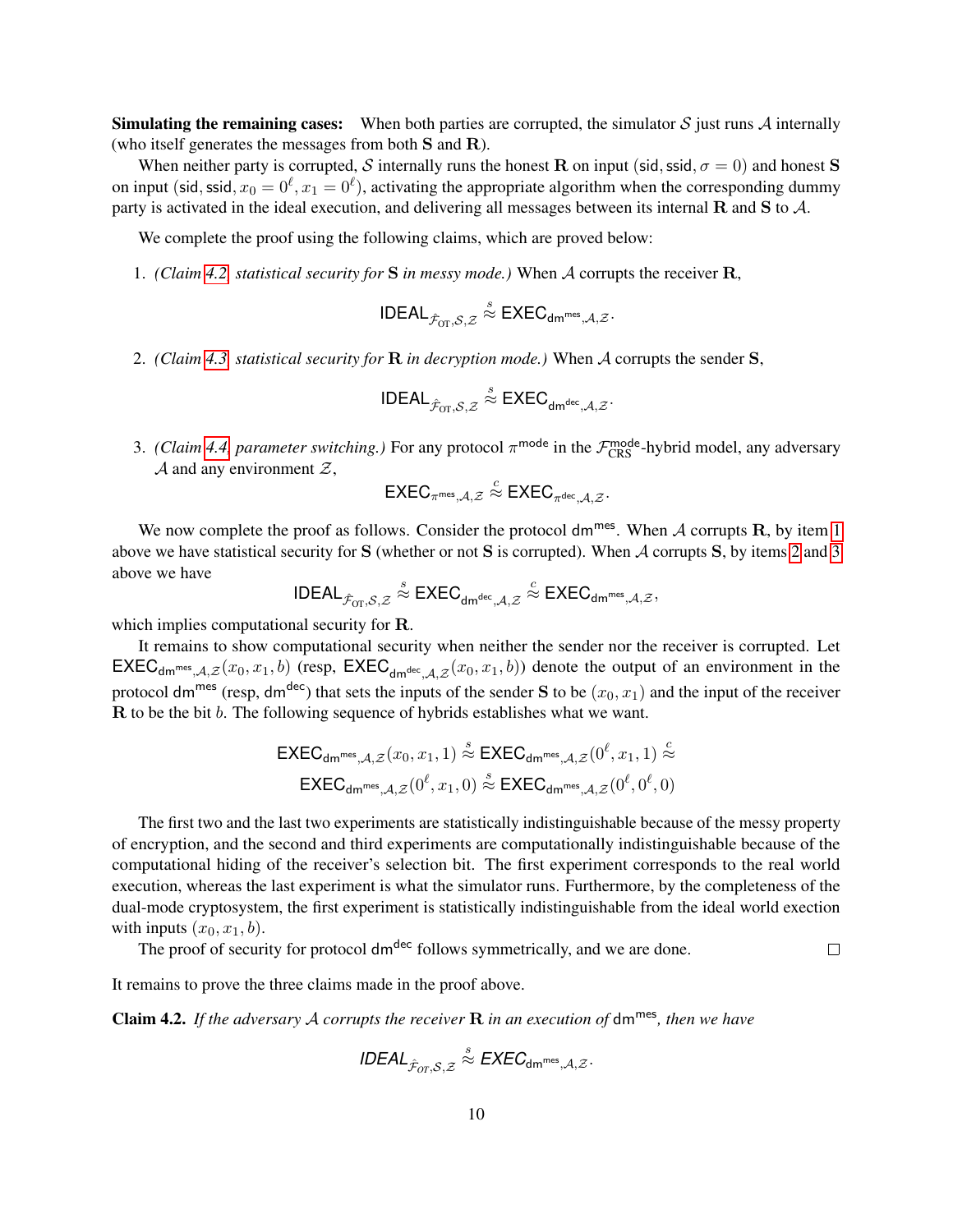*Proof.* The real world execution can be seen as a game that proceeds as follows, interacting with the environment  $\mathcal{Z}(z)$ : first, crs  $\leftarrow$  SetupMessy<sub>1</sub>(1<sup>n</sup>). Then the environment arbitrarily schedules some number of subsessions, where in each subsession, Z chooses an arbitrary pk and arbitrary inputs  $(x_0, x_1)$  for the honest sender S, who sends  $y_b \leftarrow \text{Enc}(\text{crs}, p k, b, x_b)$  for each  $b \in \{0, 1\}$  to  $\mathcal{Z}$ .

The ideal world execution proceeds similarly; however, first  $(crs, t) \leftarrow$  SetupMessy $(1^n)$  (but only crs is visible to  $Z$ ). Then the environment arbitrarily schedules subsessions, where in each subsession Z produces an arbitrary pk and arbitrary inputs  $(x_0, x_1)$  for the dummy S. The simulator S runs  $b \leftarrow$ FindMessy(t, pk) and learns  $x_{1-b}$  from the functionality  $\hat{\mathcal{F}}_{OT}$ . It then sends  $y_b \leftarrow \text{Enc}(\text{crs}, p k, b, 0^{\ell})$  and  $y_{1-b} = \text{Enc}(\text{crs}, pk, 1-b, x_{1-b})$  to  $\mathcal{Z}$ .

The only difference between the two games is therefore in  $y_b$  in each subsession. But by trapdoor identification of a messy branch, we have in the ideal game that  $Enc(\text{crs}, pk, b, 0^l) \stackrel{s}{\approx} Enc(\text{crs}, pk, b, x_b)$ . Therefore the two games are statistically indistinguishable.  $\Box$ 

<span id="page-10-1"></span>Claim 4.3. *If the adversary* A *corrupts the sender* S *in an execution of* dmdec*, then we have*

$$
\textit{IDEAL}_{\hat{\mathcal{F}}_{\textit{OT}},\mathcal{S},\mathcal{Z}} \overset{\hspace{0.1em}\mathcal{S}}{\approx} \textit{EXEC}_{\text{dm}^{\textit{dec}},\mathcal{A},\mathcal{Z}}.
$$

*Proof.* The real world execution can be seen as a game that proceeds as follows, interacting with the environment  $\mathcal{Z}(z)$ : first, crs  $\leftarrow$  SetupDec<sub>1</sub>(1<sup>n</sup>). Then the environment arbitrarily schedules some number of subsessions. In each subsession,  $\mathcal Z$  chooses an input  $\sigma$  for the honest R, who generates  $(pk, sk) \leftarrow \text{KeyGen}(\text{crs}, \sigma)$ and sends pk to Z, then Z produces arbitrary  $(y_0, y_1)$  and the honest R outputs Dec(crs, sk,  $y_\sigma$ ).

The ideal world execution proceeds similarly; however, first  $(crs, t) \leftarrow$  SetupDec $(1^n)$  (but only crs is visible to  $\mathcal{Z}$ ). Then the environment arbitrarily schedules subsessions, where in each subsession  $\mathcal{Z}$  produces arbitrary  $\sigma$  (not known to S), then S runs  $(pk, sk_0, sk_1) \leftarrow$  TrapKeyGen(t) and gives pk to Z, then S receives arbitrary  $(y_0, y_1)$  from Z. The dummy R outputs the value Dec(crs,  $sk_{\sigma}$ ,  $y_{\sigma}$ ), acquiring it from the functionality, which was provided the messages  $x_b = \text{Dec}(\text{crs}, sk_b, y_b)$  by S.

The only difference between the two games is therefore in the creation of the public and secret keys. However, by trapdoor key generation,  $(pk, sk_{\sigma}) \stackrel{s}{\approx}$  KeyGen(crs,  $\sigma$ ) for any value of crs generated by SetupDec. Therefore the two games are statistically indistinguishable.  $\Box$ 

<span id="page-10-2"></span>**Claim 4.4.** For any protocol  $\pi^{\text{mode}}$  in the  $\mathcal{F}_{CRS}^{\text{mode}}$ -hybrid model, adversary A and environment  $\mathcal{Z}$ ,

$$
\textit{EXEC}_{\pi^{\textsf{mes}}, \mathcal{A}, \mathcal{Z}} \stackrel{c}{\approx} \textit{EXEC}_{\pi^{\textsf{dec}}, \mathcal{A}, \mathcal{Z}}.
$$

*Proof.* By the indistinguishability of modes in the dual-mode cryptosystem, the output of  $\mathcal{F}_{CRS}^{mes}$  and  $\mathcal{F}_{CRS}^{dec}$ are computationally indistinguishable. Environment  $\mathcal Z$  running protocol  $\pi^{\text{mode}}$  can be seen as an efficient algorithm that receives a polynomial number of samples from either  $\mathcal{F}^{mes}_{CRS}$  or  $\mathcal{F}^{dec}_{CRS}$ . By a standard hybrid argument, the two executions are indistinguishable.  $\Box$ 

### <span id="page-10-0"></span>5 Realization from DDH

#### 5.1 Background

Let G be a an algorithm that takes as input a security parameter  $1^n$  and outputs a group description  $\mathbb{G} =$  $(G, p, g)$ , where G is a cyclic group of prime order p and g is a generator of G.

Our construction will make use of groups for which the DDH problem is believed to be hard. The version of the DDH assumption we use is the following: for random *generators*  $g, h \in G$  and for *distinct* but otherwise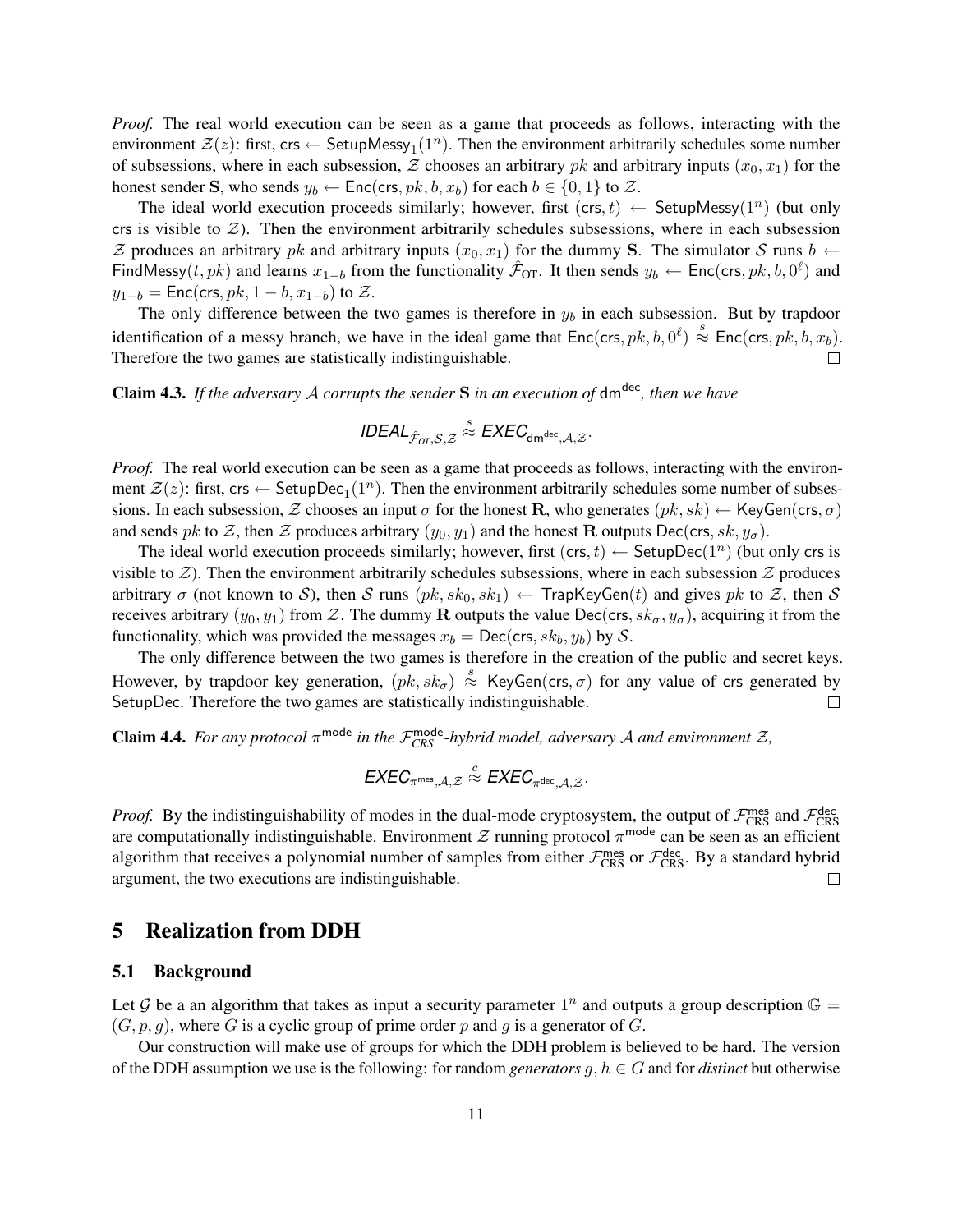random  $a, b \in \mathbb{Z}_p$ , the tuples  $(g, h, g^a, h^a)$  and  $(g, h, g^a, h^b)$  are computationally indistinguishable.<sup>[2](#page-11-0)</sup> This version of the DDH assumption is equivalent to another common form, namely, that  $(g, g^a, g^b, g^{ab}) \stackrel{c}{\approx}$  $(g, g^a, g^b, g^c)$  for independent  $a, b, c \leftarrow Z_p$ , because  $g^a$  is a generator and  $c \neq ab$  with overwhelming probability.

#### 5.2 Cryptosystem Based on DDH

We start by presenting a cryptosystem based on the hardness of the Decisional Diffie-Hellman problem, which slightly differs from the usual ElGamal cryptosystem in a few ways. The cryptosystem depends on a randomization procedure that we describe below. We note that the algorithm Randomize we describe below is implicit in the OT protocol of Naor and Pinkas [\[NP01\]](#page-26-3).

<span id="page-11-1"></span>**Lemma 5.1** (Randomization). Let G be an arbitrary multiplicative group of prime order p. For each  $x \in \mathbb{Z}_p$ ,  $\hat{d}$ efine DLOG $_G(x) = \{ (g,g^x) ~:~ g \in G \}$ . *There is a probabilistic algorithm* Randomize *that takes generators*  $g, h \in G$  and elements  $g', h' \in G$ , and outputs a pair  $(u, v) \in G^2$  such that:

- If  $(g, g')$ ,  $(h, h') \in DLOG_G(x)$  for some x, then  $(u, v)$  is uniformly random in  $DLOG_G(x)$ .
- If  $(g, g') \in DLOG_G(x)$  and  $(h, h') \in DLOG_G(y)$  for some  $x \neq y$ , then  $(u, v)$  is uniformly random in G<sup>2</sup> *.*

*Proof.* Define Randomize $(g, h, g', h')$  to do the following: Choose  $s, t \leftarrow \mathbb{Z}_p$  independently and let  $u = g^s h^t$ and  $v = (g')^s (h')^t$ . Output  $(u, v)$ .

Since g and h are generators of G, we can write  $h = g^r$  for some nonzero  $r \in \mathbb{Z}_p$ . First suppose  $(g, g')$  and  $(h, h')$  belong to DLOG<sub>G</sub> $(x)$  for some x. Now,  $u = g<sup>s</sup>h<sup>t</sup> = g<sup>s+rt</sup>$  is uniformly random in G, since g is a generator of G and s is random in  $\mathbb{Z}_p$ . Furthermore,  $v = (g')^s (h')^t = (g^s h^t)^x = u^x$  and thus,  $(u, v) \in \text{DLOG}_G(x).$ 

Now suppose  $(g, g') \in DLOG_G(x)$  and  $(h, h') \in DLOG_G(y)$  for some  $x \neq y$ . Then  $u = g^s h^t = g^{s+rt}$ and  $v = g^{xs+ryt}$ . Because  $r(x - y) \neq 0 \in \mathbb{Z}_p$ , the expressions  $s + rt$  and  $xs + ryt$  are linearly independent combinations of s and t. Therefore, over the choice of  $s, t \in \mathbb{Z}_p$ , u and v are uniform and independent in G.  $\Box$ 

We now describe the basic cryptosystem.

• DDHKeyGen(1<sup>n</sup>): Choose  $\mathbb{G} = (G, p, g) \leftarrow \mathcal{G}(1^n)$ . The message space of the system is G.

Choose another generator  $h \leftarrow G$  and exponent  $x \leftarrow \mathbb{Z}_p$ . Let  $pk = (g, h, g^x, h^x)$  and  $sk = x$ . Output  $(pk, sk).$ 

- DDHEnc $(pk, m)$ : Parse pk as  $(g, h, g', h')$ . Let  $(u, v) \leftarrow$  Randomize $(g, h, g', h')$ . Output the ciphertext  $(u, v \cdot m)$ .
- DDHDec(sk, c): Parse c as  $(c_0, c_1)$ . Output  $c_1/c_0^{sk}$ .

Now consider a public key pk of the form  $(g, h, g^x, h^y)$  for distinct  $x, y \in \mathbb{Z}_p$  (and where g, h are generators of G). It follows directly from Lemma [5.1](#page-11-1) that DDHEnc( $pk, \cdot$ ) is messy. Namely, for every two messages  $m_0, m_1 \in \mathbb{Z}_p$ , DDHEnc $(pk, m_0) \stackrel{s}{\approx}$  DDHEnc $(pk, m_1)$ .

<span id="page-11-0"></span><sup>&</sup>lt;sup>2</sup>To be completely formal, the respective ensembles of the two distributions, indexed by the security parameter *n*, are indistinguishable.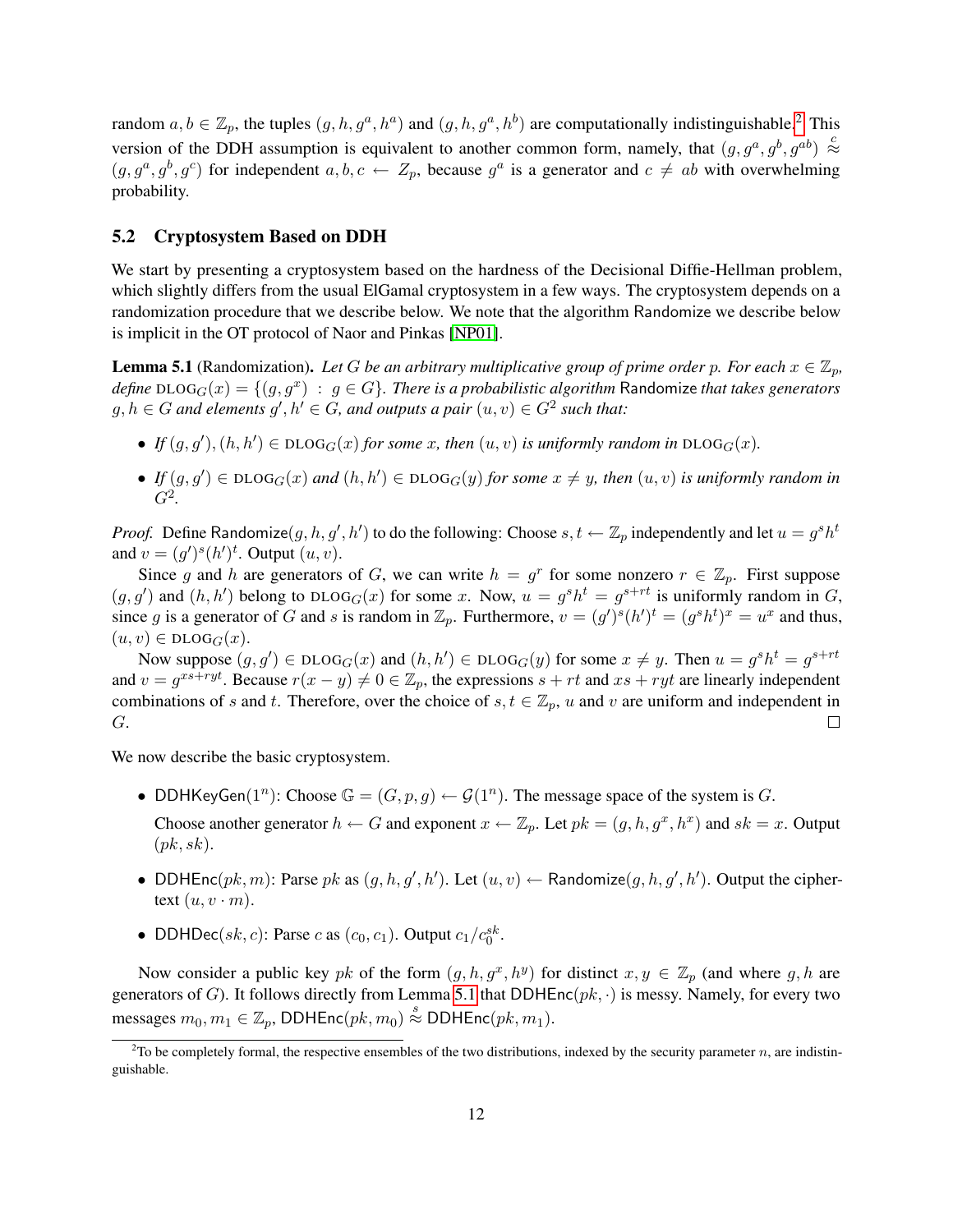### 5.3 Dual-Mode Cryptosystem

We now construct a dual-mode encryption scheme based on the hardness of DDH.

• Both SetupMessy and SetupDec start by choosing  $\mathbb{G} = (G, p, g) \leftarrow \mathcal{G}(1^n)$ .

SetupMessy( $1^n$ ): Choose random generators  $g_0, g_1 \in G$ . Choose *distinct nonzero* exponents  $x_0, x_1 \leftarrow$  $\mathbb{Z}_p$ . Let  $h_b = g_b^{x_b}$  for  $b \in \{0, 1\}$ . Let  $\text{crs} = (g_0, h_0, g_1, h_1)$  and  $t = (x_0, x_1)$ . Output ( $\text{crs}, t$ ). SetupDec $(1^n)$ : Choose a random generator  $g_0 \in G$ , a random nonzero  $y \in \mathbb{Z}_p$ , and let  $g_1 = g_0^y$  $\frac{y}{0}$ . Choose a random nonzero exponent  $x \in \mathbb{Z}_p$ . Let  $h_b = g_b^x$  for  $b \in \{0, 1\}$ , let crs =  $(g_0, h_0, g_1, h_1)$  and  $t = y$ . Output (crs, t).

In the following, all algorithms are implicitly provided the crs and parse it as  $(g_0, h_0, g_1, h_1)$ .

- KeyGen( $\sigma$ ): Choose  $r \leftarrow \mathbb{Z}_p$ . Let  $g = g^r_{\sigma}, h = h^r_{\sigma}$  and  $pk = (g, h)$ . Let  $sk = r$ . Output  $(pk, sk)$ .
- Enc $(pk, b, m)$ : Parse pk as  $(g, h)$ . Let  $pk_b = (g_b, h_b, g, h)$ . Output DDHEnc $(pk_b, m)$  as the encryption of  $m$  on branch  $b$ .
- Dec(sk, c): Output DDHDec(sk, c).
- FindMessy(t, pk): Parse the messy mode trapdoor t as  $(x_0, x_1)$  where  $x_0 \neq x_1$ . Parse the public key pk as  $(g, h)$ . If  $h \neq g^{x_0}$ , then output  $b = 0$  as a (candidate) messy branch. Otherwise, we have  $h = g^{x_0} \neq g^{x_1}$  because  $x_0 \neq x_1$ , so output  $b = 1$  as a (candidate) messy branch.
- TrapKeyGen(t): Parse the decryption mode trapdoor t as a nonzero  $y \in \mathbb{Z}_p$ . Pick a random  $r \leftarrow \mathbb{Z}_p$ and compute  $pk = (g_0^r, h_0^r)$  and output  $(pk, r, r/y)$ .

We remark that SetupMessy actually produces a crs that is statistically close to a common *random* (not reference) string, because it consists of four generators that do not comprise a DDH tuple.

<span id="page-12-0"></span>Theorem 5.2. *The above scheme is a dual-mode cryptosystem, assuming that DDH is hard for* G*.*

*Proof.* Completeness follows by inspection from the correctness of the basic DDH cryptosystem.

We now show indistinguishability of the two modes. In messy mode,  $\text{crs} = (g_0, h_0 = g_0^{x_0}, g_1, h_1 = g_1^{x_1}),$ where  $g_0, g_1$  are random generators of G and  $x_0, x_1$  are distinct and nonzero in  $\mathbb{Z}_p$ . Let  $a = \log_{g_0} g_1$ , which is nonzero but otherwise uniform in  $\mathbb{Z}_p$ . Then  $b = \log_{h_0}(h_1) = a \cdot x_1/x_0$  is nonzero and distinct from a, but otherwise uniform. Therefore crs is statistically close to a random DDH non-tuple  $(g_0, h_0, g_0^a, h_0^b)$ , where  $a, b \leftarrow \mathbb{Z}_p$  are distinct but otherwise uniform. Now in decryption mode, crs =  $(g_0, h_0 = g_0^x, g_1, h_1 = g_1^x)$ , where x is nonzero and random in  $\mathbb{Z}_p$ . Since  $\log_{h_0}(h_1) = \log_{g_0}(g_1) = y$  is nonzero and random in  $\mathbb{Z}_p$ , crs is statistically close to a random DDH tuple. Under the DDH assumption, the two modes are indistinguishable.

We now demonstrate identification of a messy branch. By inspection, FindMessy( $t, pk$ ) computes a branch b for which  $(g_b, h_b, g, h)$  (the key used when encrypting under pk on branch b) is not a DDH tuple. By Lemma [5.1,](#page-11-1) this  $b$  is therefore a messy branch.

We conclude with trapdoor key generation. Let  $(crs, y) \leftarrow$  SetupDec $(1^n)$ . Note that crs is a DDH tuple of the form  $(g_0, h_0 = g_0^x, g_1 = g_0^y)$  $y_0^y$ ,  $h_1 = g_1^x$ ), where x and y are nonzero. TrapKeyGen(crs, y) outputs  $(pk, sk_0, sk_1) = ((g_0^r, h_0^r), r, r/y)$ . The output of KeyGen( $\sigma$ ), on the other hand, is  $((g_\sigma^r, h_\sigma^r), r)$ . We will now show that  $(pk, sk_{\sigma})$  and KeyGen( $\sigma$ ) are identically distributed.

Indeed,  $(pk, sk_0) = (g_0^r, h_0^r, r)$  is identically distributed to KeyGen $(0)$ , by definition of KeyGen. By a renaming of variables letting  $r = r'y$ , we have that  $(pk, sk_1) = (g_0^r, h_0^r, r/y)$  is identical to  $(g_0^{r'y})$  $h_0^{r'y}, h_0^{r'y}$  $_{0}^{r'y}, r') =$  $(g_1^{r'}$  $j'_{1}, h_{1}^{r'}$  $T_1^{r'}, r'$ ), which is distributed identically to KeyGen(1), since  $r' = r/y \in \mathbb{Z}_p$  is uniformly distributed.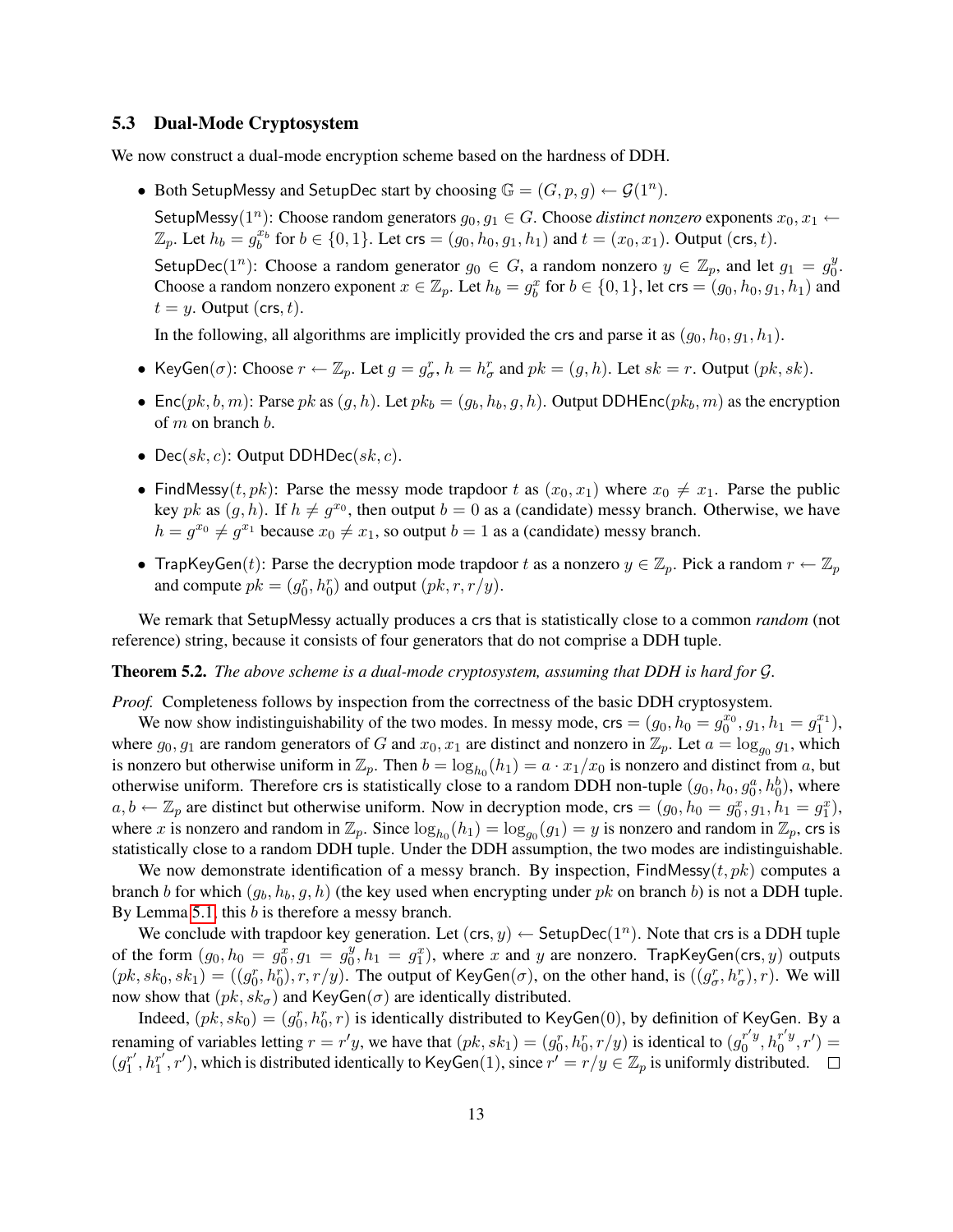Larger branch sets. We briefly outline how the dual-mode cryptosystem is modified for larger branch sets  $\{0,1\}^k$ . Essentially, the scheme involves k parallel and independent copies of the one above, but all using the same group  $\mathbb{G}$ . The encryption algorithm Enc computes a k-wise secret sharing of the message, and encrypts each share under the corresponding copy of the scheme. This ensures that decryption succeeds only for the one specific branch selected to be decryptable. The FindMessy algorithm includes a branch  $b \in \{0,1\}^k$  in its output list of messy branches if *any* branch  $b_i$  is messy for its corresponding scheme.

## <span id="page-13-0"></span>6 Realization from QR

### 6.1 Cryptosystem Based on QR

We start by describing a (non-identity-based) variant of Cocks' cryptosystem [\[Coc01\]](#page-25-8), which is based on the conjectured hardness of the quadratic residuosity problem.

For  $N \in \mathbb{N}$ , let  $\mathbb{J}_N$  denote the set of all  $x \in \mathbb{Z}_N^*$  with Jacobi symbol 1. Let  $\mathbb{QR}_N \subset \mathbb{J}_N$  denote the set of all quadratic residues (squares) in  $\mathbb{Z}_N^*$ . The message space is  $\{\pm 1\}$ . Let  $\left(\frac{t}{N}\right)$  $\frac{t}{N}$ ) denote the Jacobi symbol of  $t$ in  $\mathbb{Z}_N^*$ .

- CKeyGen(1<sup>n</sup>): Choose two random *n*-bit primes p and q and let  $N = pq$ . Choose  $r \leftarrow \mathbb{Z}_N^*$  and let  $y \leftarrow r^2$ . Let  $pk = (N, y)$ , and  $sk = r$ . Output  $(pk, sk)$ .
- CEnc(pk, m): Parse pk as  $(N, y)$ . Choose  $s \leftarrow \mathbb{Z}_N^*$  at random such that  $\left(\frac{s}{N}\right)$  $\left(\frac{s}{N}\right) = m$ , and output  $c = s + y/s.$
- CDec(sk, c): Output the Jacobi symbol of  $c + 2 \cdot sk$ .

The following lemma is implicit in the security proof of the Cocks cryptosystem.

<span id="page-13-1"></span>**Lemma 6.1** (Messy Characterization). Let N be a product of two odd primes p and q, let  $y \in \mathbb{Z}_N^*$ , and let  $pk = (N, y)$ . If  $y \notin \mathbb{QR}_N$ , then  $\mathsf{CEnc}(pk, \cdot)$  is messy. Namely,  $\mathsf{CEnc}(pk, +1) \stackrel{s}{\approx} \mathsf{CEnc}(pk, -1)$ .

*Proof.* Consider the equation  $c = s + y/s \mod N$  in terms of s (for fixed c and y), and say  $s = s_0$  is one of the solutions. Then we have  $c = s_0 + y/s_0 \mod p$  and  $c = s_0 + y/s_0 \mod q$ . The other solutions are  $s_1, s_2$ , and  $s_3$ , where

| $s_1 = s_0 \bmod p$  | $s_2 = y/s_0 \mod p$ | $s_3 = y/s_0 \mod p$  |
|----------------------|----------------------|-----------------------|
| $s_1 = y/s_0 \mod q$ | $s_2 = s_0 \mod q$   | $s_3 = y/s_0 \mod q.$ |

If  $y \notin \mathbb{QR}_N$ , then at least one of  $\alpha_1 = \left(\frac{y}{p}\right)$  $\left(\frac{y}{p}\right)$  or  $\alpha_2 = \left(\frac{y}{q}\right)$  $\left(\frac{y}{q}\right)$  is -1. Then  $\left(\frac{s_1}{N}\right) = \alpha_2\left(\frac{s_0}{N}\right)$ ,  $\left(\frac{s_2}{N}\right) = \alpha_1\left(\frac{s_0}{N}\right)$ and  $\left(\frac{s_3}{N}\right) = \alpha_1 \alpha_2 \left(\frac{s_0}{N}\right)$ . Thus, two of  $\left(\frac{s_i}{N}\right)$  are +1 and the other two are -1. It follows that c hides  $\left(\frac{s_i}{N}\right)$  $\frac{s}{N}$ perfectly. П

#### 6.2 Dual-Mode Cryptosystem

We now describe a dual-mode cryptosystem that is based on the above cryptosystem.

• SetupMessy(1<sup>n</sup>): Choose two random *n*-bit primes p and q and let  $N = pq$ . Choose  $y \leftarrow \mathbb{J}_N \setminus \mathbb{Q} \mathbb{R}_N$ . Let crs =  $(N, y)$ , and  $t = (p, q)$ . Output (crs, t).

SetupDec(1<sup>n</sup>): Let  $N = pq$  for random *n*-bit primes as above. Choose  $s \leftarrow \mathbb{Z}_N^*$ , and let  $y =$  $s^2 \mod N$ . Let crs =  $(N, y)$ , amd  $t = s$ . Output (crs, t).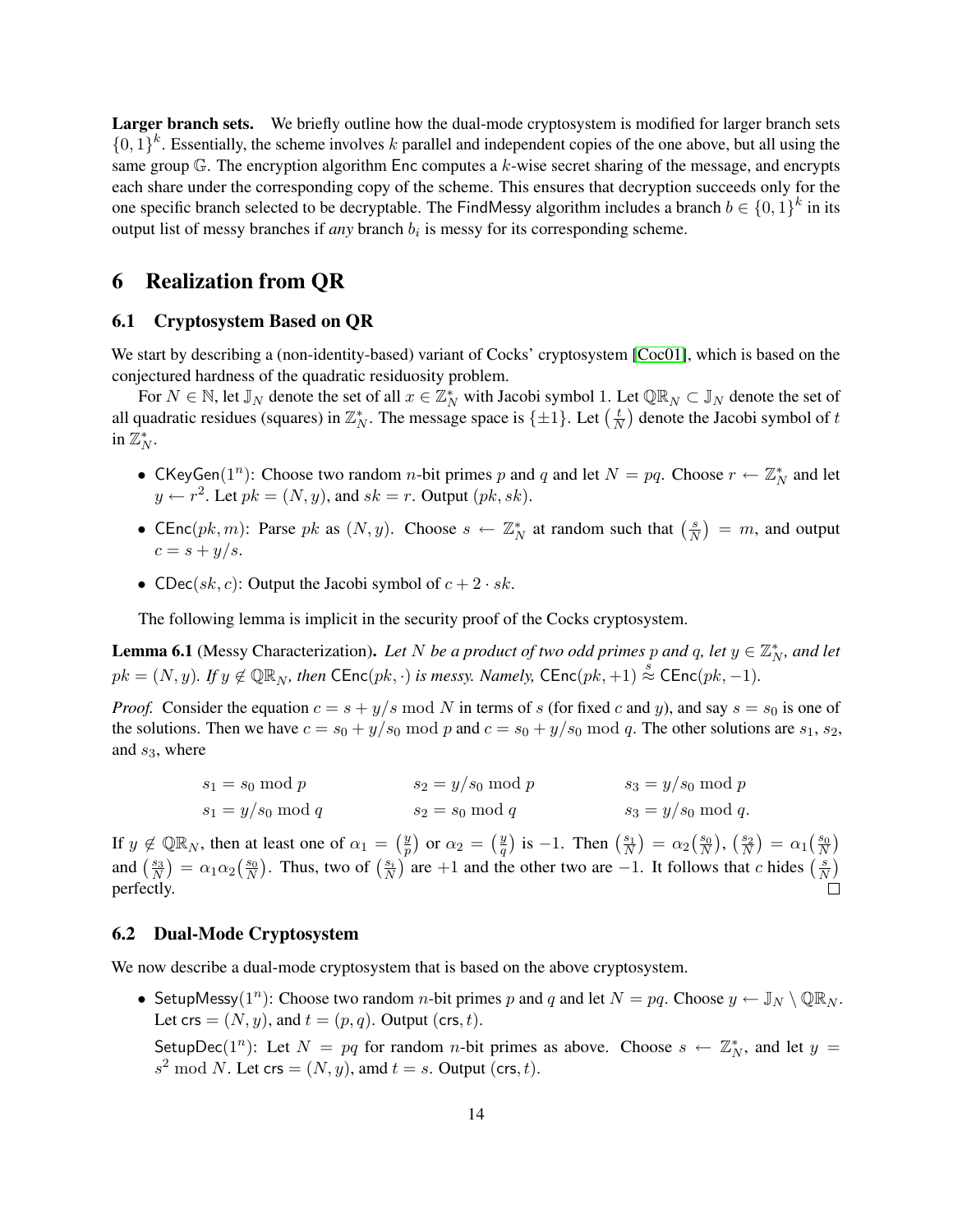In the following, all algorithms are implicitly provided the crs and parse it as  $(N, y)$ , and all operations are performed in  $\mathbb{Z}_N^*$ .

- KeyGen( $\sigma$ ): Choose  $r \leftarrow \mathbb{Z}_N^*$ , and let  $pk = r^2/y^{\sigma}$ . Let  $sk = r$ . Output  $(pk, sk)$ .
- Enc $(pk, b, m)$ : Let  $pk_b = (N, pk \cdot y^b)$ . Output CEnc $(pk_b, m)$ .
- Dec( $sk, c$ ): Output CDec( $sk, c$ ).
- FindMessy(t, pk): Parse the trapdoor t as  $(p, q)$  where  $N = pq$ . If  $pk \in \mathbb{QR}_N$  (this can be checked efficiently using p and q), then output  $b = 1$  as the (candidate) messy branch; otherwise, output  $b = 0$ .
- TrapKeyGen(*t*): Choose a random  $r \leftarrow \mathbb{Z}_N^*$  and let  $pk = r^2$  and  $sk_b = r \cdot t^b$  for each  $b \in \{0, 1\}$ . Output  $(pk, sk_0, sk_1)$ .

Theorem 6.2. *The above scheme is a dual-mode cryptosystem, assuming the hardness of the quadratic residuosity problem.*

*Proof.* We first show completeness. Say  $(pk, sk) \leftarrow \text{KeyGen}(\sigma)$ . Thus,  $pk = r^2y^{-\sigma}$  for some r.  $\text{Enc}(pk, \sigma, m)$ runs CEnc $(pk \cdot y^{\sigma}, m)$  = CEnc $(r^2, m)$ . Thus, the public key used in the Cocks encryption algorithm is a quadratic residue. By the completeness of the Cocks cryptosystem, the decryption algorithm recovers  $m$ .

We now show indistinguishability of the two modes. In messy mode,  $\text{crs} = (N, y)$ , where y is a uniform element in  $\mathbb{J}_N \setminus \mathbb{Q}\mathbb{R}_N$ . In decryption mode, crs =  $(N, y)$ , where y is a uniform element in  $\mathbb{Q}\mathbb{R}_N$ . By the QR assumption, these are indistinguishable.

We now demonstrate identification of a messy branch. Let  $pk$  be the (possibly malformed) public key. Since  $y \notin \mathbb{QR}_N$ , either pk or pk · y is not a quadratic residue. Lemma [6.1](#page-13-1) implies that one of the branches of pk is messy; it can be found using the factorization  $t = (p, q)$  of N.

We conclude with trapdoor key generation. Let  $y = t^2$ . TrapKeyGen(crs, t) outputs  $(r^2, r, r \cdot t)$ . The output of KeyGen( $\sigma$ ), on the other hand, is  $(r^2y^{-\sigma}, r)$ . Now,  $(pk, sk_0) = (r^2, r)$  is distributed identically to KeyGen(0), by definition of KeyGen. By a renaming of variables letting  $r = r'/t$ , we have  $(pk, sk_1) =$  $((r')^2/t^2, r') = ((r')^2/y, r')$ , which is distributed identically to KeyGen(1), since  $r' = r/t \in \mathbb{Z}_N^*$  is uniformly distributed.  $\Box$ 

For larger branch sets  $\{0,1\}^k$ , the scheme is modified in a manner similar to the one from Section [5.2,](#page-12-0) where all  $k$  parallel copies of the scheme use the same modulus  $N$ .

## <span id="page-14-0"></span>7 Realization from Lattices

Here we construct a dual-mode cryptosystem based on the hardness of the *learning with errors* (LWE) problem, which is implied by the *worst-case* hardness of standard lattice problems for *quantum* algorithms, as shown by Regev [\[Reg05\]](#page-27-2). We stress that although the underlying lattice assumption relates to quantum algorithms, our constructions are entirely classical.

As an independent contribution, we present a much more efficient version of Regev's CPA-secure cryptosystem [\[Reg05\]](#page-27-2) based on LWE. Our cryptosystem encrypts an  $n$ -bit message at essentially the same cost (in both space and time) as a single-bit message in the system from [\[Reg05\]](#page-27-2). Specifically, the ciphertext expansion factor (the ratio of the ciphertext length to message length) can be made as small as  $O(1)$ , as opposed to  $O(n)$ . Our encryption and decryption algorithms require only  $O(n)$  bit operations per encrypted bit, as opposed to  $\tilde{O}(n^2)$ . The overall public key size remains asymptotically the same at  $\tilde{O}(n^2)$  bits; however,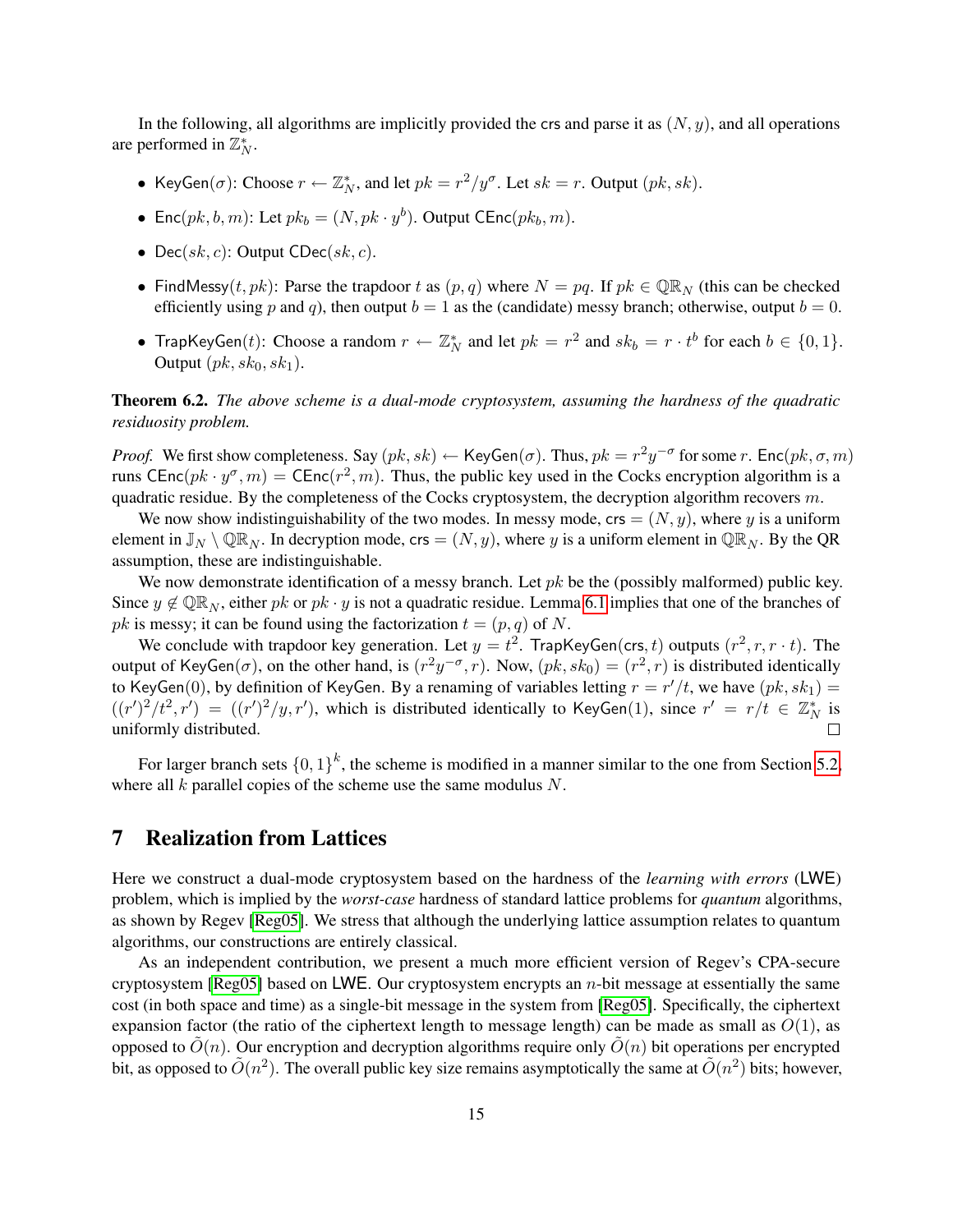assuming a trusted source of public randomness, an optimization from [\[Reg05\]](#page-27-2) allows the user-specific part of the public key to made only  $\tilde{O}(n)$  bits, while ours remains  $\tilde{O}(n^2)$  bits.

### 7.1 Background

We start by introducing the notation and computational problems that are relevant to this section, for the most part following [\[Reg05\]](#page-27-2).

For any  $x, y \in \mathbb{R}$  with  $y > 0$  we define x mod y to be  $x - \lfloor x/y \rfloor y$ . For  $x \in \mathbb{R}$ ,  $|x| = \lfloor x + 1/2 \rfloor$  denotes the nearest integer to x (with ties broken upward). We define  $\mathbb{T} = \mathbb{R}/\mathbb{Z}$ , i.e., the group of reals  $[0, 1)$  with modulo 1 addition.

**Probability distributions.** The *normal distribution* with mean 0 and variance  $\sigma^2$  (or standard deviation  $\sigma$ ) is the distribution on  $\R$  having density function  $\frac{1}{\sigma \cdot \sqrt{2\pi}} \exp(-x^2/2\sigma^2)$ . It is a standard fact that the sum of two independent normal variables with mean 0 and variances  $\sigma_1^2$  and  $\sigma_2^2$  (respectively) is a normal variable with mean 0 and variance  $\sigma_1^2 + \sigma_2^2$ . We also need a standard tail inequality: a normal variable with variance  $\sigma^2$  is within distance  $t \cdot \sigma$  (i.e., t standard deviations) of its mean, except with probability at most  $\frac{1}{t} \cdot \exp(-t^2/2)$ . Finally, it is possible to efficiently sample from a normal variable to any desired level of accuracy.

For  $\alpha \in \mathbb{R}^+$  we define  $\Psi_\alpha$  to be the distribution on T of a normal variable with mean 0 and standard For  $\alpha \in \mathbb{R}^+$  we define  $\Psi_{\alpha}$  to be the distribution on  $\mathbb{I}$  or a normal variable with mean 0 and standard deviation  $\alpha/\sqrt{2\pi}$ , reduced modulo 1. For any probability distribution  $\phi : \mathbb{T} \to \mathbb{R}^+$  and an (often implicit) we define its *discretization*  $\bar{\phi}$  :  $\mathbb{Z}_q \to \mathbb{R}^+$  to be the discrete distribution over  $\mathbb{Z}_q$  of the random variable  $\left[q \cdot X_{\phi}\right] \mod q$ , where  $X_{\phi}$  has distribution  $\phi$ .

For an integer  $q \ge 2$  and some probability distribution  $\chi : \mathbb{Z}_q \to \mathbb{R}^+$ , an integer dimension  $n \in \mathbb{Z}^+$  and a vector  $\mathbf{s} \in \mathbb{Z}_q^n$ , define  $A_{\mathbf{s},\chi}$  as the distribution on  $\mathbb{Z}_q^n \times \mathbb{Z}_q$  of the variable  $(\mathbf{a},\langle \mathbf{a},\mathbf{s}\rangle + e)$  where  $\mathbf{a} \leftarrow \mathbb{Z}_q^n$  is uniform and  $e \leftarrow \chi$  are independent, and all operations are performed in  $\mathbb{Z}_q$ .

**Learning with errors (LWE).** For an integer  $q = q(n)$  and a distribution  $\chi$  on  $\mathbb{Z}_q$ , the goal of the (averagecase) *learning with errors* problem LWEq,χ is to distinguish (with nonnegligible probability) between an oracle that returns independent samples from  $A_{s,\chi}$  for some uniform  $s \leftarrow \mathbb{Z}_q^n$ , and an oracle that returns independent samples from the uniform distribution on  $\mathbb{Z}_q^n\times\mathbb{Z}_q$ .

The conjectured hardness of LWE is parameterized chiefly by the dimension  $n$ . Therefore we let all other parameters (e.g.,  $q$ ,  $\chi$ , and others) be functions of n, often omitting the explicit dependence for notational clarity.

Regev [\[Reg05\]](#page-27-2) demonstrated that for certain moduli q and error distributions  $\chi$ , LWE<sub>q, $\chi$ </sub> is as hard as solving several standard *worst-case* lattice problems *using a quantum algorithm*. We state a version of his result here:

<span id="page-15-0"></span>**Proposition 7.1** ([\[Reg05\]](#page-27-2)). Let  $\alpha = \alpha(n) \in (0,1)$  and let  $q = q(n)$  be a prime such that  $\alpha \cdot q > 2\sqrt{n}$ . If *there exists an efficient (possibly quantum) algorithm that solves*  $\mathsf{LWE}_{q,\bar{\Psi}_\alpha}$ *, then there exists an efficient* quantum *algorithm for solving the following worst-case lattice problems in the*  $\ell_2$  *norm:* 

- *SIVP: In any lattice* Λ *of dimension* n*, find a set of* n *linearly independent lattice vectors of length within at most*  $O(n/\alpha)$  *of optimal.*
- *GapSVP: In any lattice* Λ *of dimension* n*, approximate the length of a shortest nonzero lattice vector to within a*  $O(n/\alpha)$  *factor.*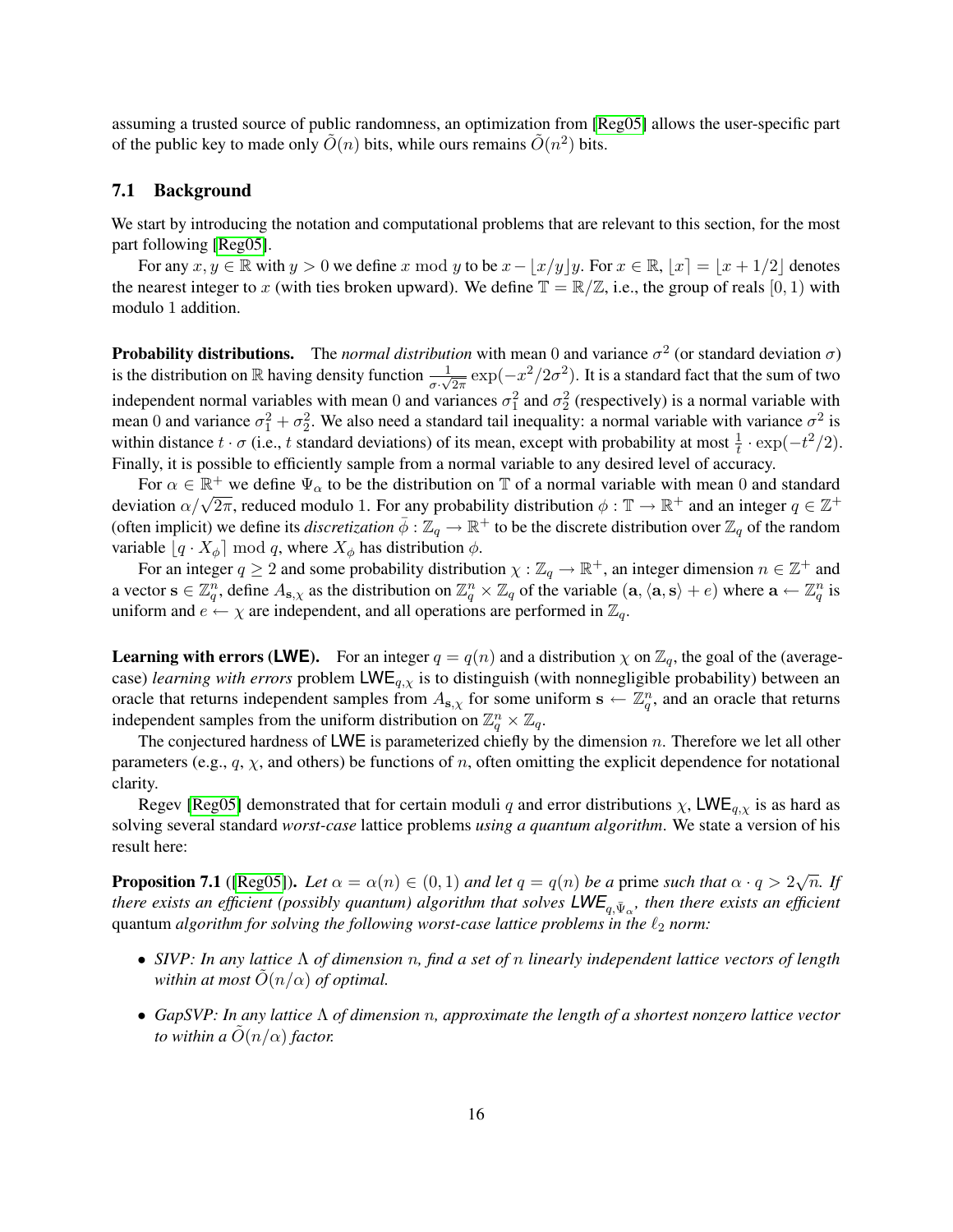Peikert [\[Pei08\]](#page-26-15) extended this result to hold for lattice problems in *any*  $\ell_p$  norm,  $p \ge 2$ , for the same  $O(n/\alpha)$  approximation factors.

We define our cryptosystems purely in relation to the LWE problem, without explicitly taking into account the connection to lattices (or their parameter restrictions). We then instantiate the parameters appropriately, invoking Proposition [7.1](#page-15-0) to ensure security assuming the (quantum) hardness of lattice problems.

#### <span id="page-16-0"></span>7.2 Efficient Cryptosystem Based on **LWE**

Our efficient cryptosystem closely resembles Regev's [\[Reg05\]](#page-27-2). In the original scheme, public keys consist of two components: a matrix  $\mathbf{A} \in \mathbb{Z}_q^{n \times m}$  chosen uniformly at random, and a row vector  $\mathbf{p} = \mathbf{s}^T \mathbf{A} + \mathbf{x} \in \mathbb{Z}_q^{1 \times m}$ , where  $s \in \mathbb{Z}_q^n$  is the secret key chosen uniformly at random and each  $x_i$  is chosen independently from the error distribution  $\chi$  for  $i \in [m]$ . That is, the pairs  $(a_i, p_i)$  are independent samples from the LWE distribution  $A_{s,x}$ . A ciphertext encrypting a single bit  $b \in \{0,1\}$  is computed as  $(\mathbf{u}, c) = (\mathbf{A}\mathbf{e}, \mathbf{p}\mathbf{e} + b \cdot (q/2))$  for a vector  $e \in \{0,1\}^m \subseteq \mathbb{Z}_q^m$  chosen uniformly at random. Decryption is performed by computing  $c - s^T \mathbf{u} \in \mathbb{Z}_q$ , and testing whether it is closer to 0 or  $|q/2|$  modulo q. In the former case, the decrypted message is 0, otherwise it is 1.

A simple inspection of the algorithms reveals that a large fraction of the public key and ciphertext, as well as the encryption and decryption time, is devoted to the large matrix  $A$ . Our main new idea is that the matrix A and the encryption randomness e can be *securely amortized* (reused) over as many as  $\ell = O(n)$  different public key rows  $p_i$  (corresponding to independent secrets  $s_i$  and error vectors  $x_i$ ), without increasing the asymptotic complexity of the scheme. This yields essentially an  $n$  factor improvement in nearly all aspects of the system. In addition, we can save an additional logarithmic factor in the ciphertext expansion by taking the message symbols from a space  $\mathbb{Z}_p$  slightly larger than  $\{0, 1\}$  without affecting correctness, under a slightly stronger quantitative assumption on LWE (this idea was also used in [\[KTX07\]](#page-26-16)).

We first describe the various parameters of the scheme and their roles, but defer giving concrete values until later. The message space is  $\mathbb{Z}_p^{\ell}$  for some integers  $p = poly(n) \ge 2$  and  $\ell = poly(n) \ge 1$ . Let  $q = \text{poly}(n) > p$  be a prime modulus. Our public keys and ciphertexts consist of matrices and vectors over  $\mathbb{Z}_q$ . For every  $v \in \mathbb{Z}_p$  (i.e., one entry of a message vector), define the "center" for v as  $t(v) = \lfloor v \cdot \frac{q}{n} \rfloor$  $\frac{q}{p}$ ]  $\in \mathbb{Z}_q$ . Let  $\chi$  denote an efficiently sampleable error distribution over  $\mathbb{Z}_q$  (generally we take  $\chi = \bar{\Psi}_{\alpha}$  for some  $\alpha$  in order to apply Proposition [7.1,](#page-15-0) but other error distributions could potentially be used as well). All operations are performed over  $\mathbb{Z}_q$ .

• LWEKeyGen $(1^n)$ : Choose a secret key matrix  $\mathbf{S} \leftarrow \mathbb{Z}_q^{n \times \ell}$  uniformly at random.

To create the public key, choose a matrix  $\mathbf{A} \leftarrow \mathbb{Z}_q^{n \times m}$  uniformly at random. Choose an error matrix  $\mathbf{X} \in \mathbb{Z}_q^{\ell \times m}$  where each entry  $x_{i,j} \leftarrow \chi$  is chosen independently from the error distribution  $\chi$ . The public key consists of the matrices  $\mathbf{A} \in \mathbb{Z}_q^{n \times m}$  and  $\mathbf{P} = \mathbf{S}^T \mathbf{A} + \mathbf{X} \in \mathbb{Z}_q^{\ell \times m}$ .

Note that the  $(i, j)$ th entry of **P** is  $p_{i,j} = \langle \mathbf{a}_j, \mathbf{s}_i \rangle + x_{i,j}$ , where  $\mathbf{s}_i \in \mathbb{Z}_q^n$  is the (uniform and secret) *i*th column of S, and  $a_j \in \mathbb{Z}_q^n$  is the (uniform and public) jth column of  $\overrightarrow{A}$ . That is,  $(a_j, p_{i,j})$  is a sample from the LWE distribution  $A_{s_i,\chi}$ .

- LWEEnc $(pk = (\mathbf{A}, \mathbf{P}), \mathbf{v})$ : To encrypt a message  $\mathbf{v} \in \mathbb{Z}_p^{\ell}$ , define the "center" vector  $\mathbf{t} = t(\mathbf{v}) \in \mathbb{Z}_q^{\ell}$ by applying  $t(\cdot)$  coordinate-wise to v. Choose a vector  $\mathbf{e} \leftarrow \{0,1\}^m \subset \mathbb{Z}_q^m$  uniformly at random. The ciphertext is the pair  $(\mathbf{u}, \mathbf{c}) = (\mathbf{A}\mathbf{e}, \mathbf{P}\mathbf{e} + \mathbf{t}) \in \mathbb{Z}_q^n \times \mathbb{Z}_q^\ell$ .
- LWEDec( $sk = S$ ,  $(u, c)$ ): Compute  $d = c S^T u \in \mathbb{Z}_q^{\ell}$ . Output the plaintext  $v \in \mathbb{Z}_p^{\ell}$ , where each  $v_i$ is such that  $d_i - t(v_i) \in \mathbb{Z}_q$  is closest to 0 mod q.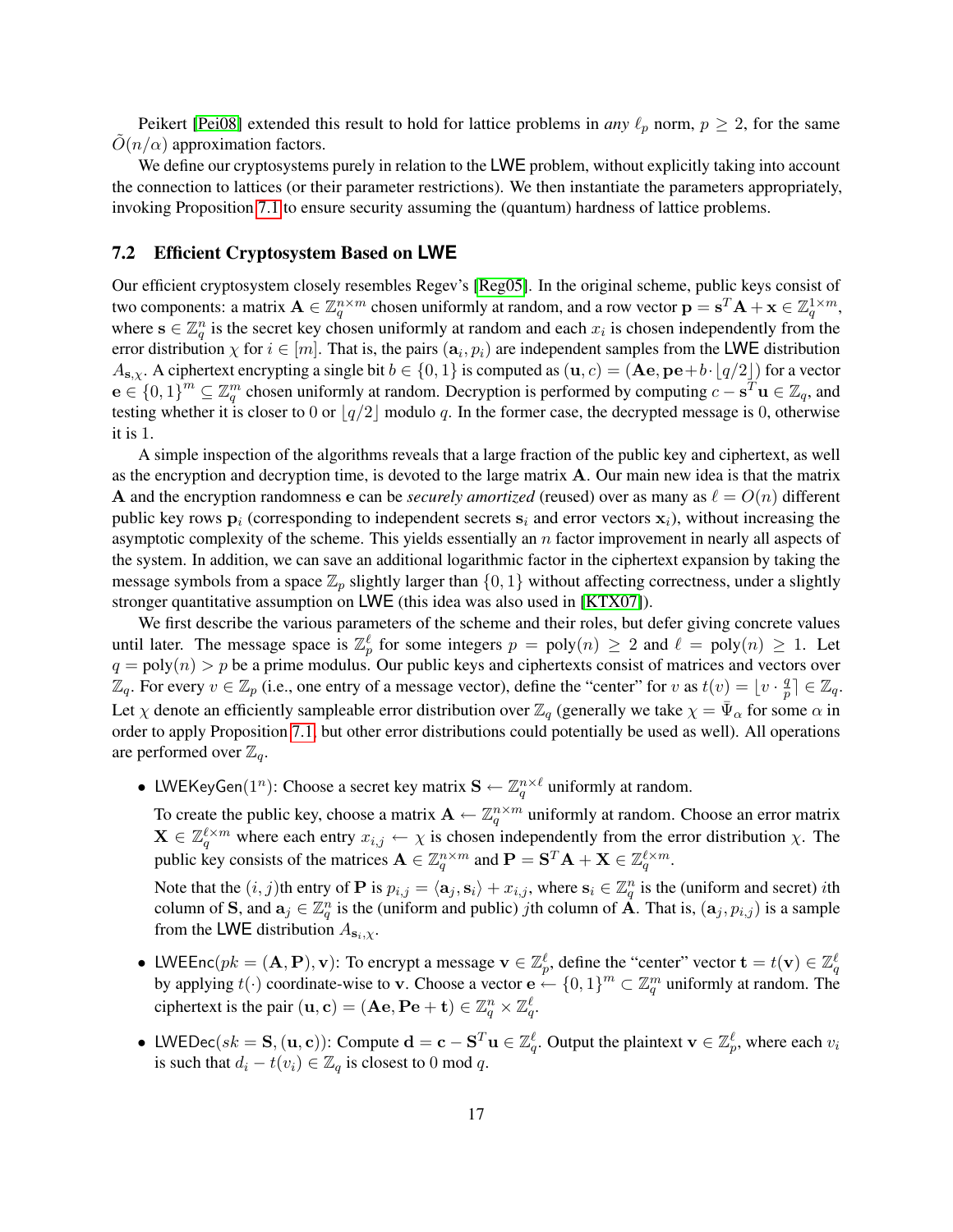#### 7.2.1 Some Supporting Lemmas

We now prove a few lemmas that will help establish correctness and security (for appropriate choices of parameters). At first, the reader may wish to just read the statements of the lemmas and then skip directly to Section [7.2.2,](#page-19-0) where we instantiate the parameters, analyze the efficiency, and prove security.

<span id="page-17-0"></span>**Lemma 7.2** (Completeness). Let  $q \ge 4pm$ , let  $\alpha \le 1/(p \cdot \sqrt{m} \cdot g(n))$  for any  $g(n) = \omega(n)$ √  $\overline{\log n}$ *), and let*  $\chi = \bar{\Psi}_{\alpha}$ . Then LWEDec *decrypts correctly with overwhelming probability, over the random choice of* **X** *by* LWEKeyGen *(and for any possible random choices of the* LWEEnc *and* LWEDec*).*

*Proof.* The proof essentially follows from the exponential tail bound on a sum of (rounded-off) Gaussians.

Consider some secret key S and associated public key  $(A, P = S^T A + X)$  where A and S are arbitary, and **X** is chosen according to the prescribed distribution. Now consider a ciphertext  $(\mathbf{u}, \mathbf{c}) = (\mathbf{A}\mathbf{e}, \mathbf{P}\mathbf{e} + \mathbf{t})$ generated by LWEEnc using some  $\mathbf{e} \in \{0,1\}^m$ , where  $\mathbf{t} = t(\mathbf{v})$  is the offset vector for the message v. The decryption algorithm LWEDec computes the vector

$$
\mathbf{d} = \mathbf{c} - \mathbf{S}^T \mathbf{u} = (\mathbf{S}^T \mathbf{A} + \mathbf{X})\mathbf{e} + \mathbf{t} - \mathbf{S}^T \mathbf{A} \mathbf{e} = \mathbf{X} \mathbf{e} + \mathbf{t} \in \mathbb{Z}_q^{\ell}.
$$

Now consider any coordinate  $j \in [\ell]$ . The distance from  $d_j$  to  $t_j$  (modulo q) is determined by the value  $(Xe)<sub>j</sub>$ . Therefore it suffices to show that for every j,  $(Xe)<sub>j</sub>$  is at distance at most  $q/4p$  from 0 (modulo q) with overwhelming probability, because this guarantees that  $d_j$  is closest to  $t(v_j)$ .

Now by definition of  $\chi = \bar{\Psi}_{\alpha}$ ,  $\mathbf{X} = [q \cdot \mathbf{Y}] \bmod q$ , where each  $y_{i,j}$  is an independent normal variable with mean 0 and variance  $\alpha^2$ . Then by the triangle inequality,  $(\mathbf{X}\mathbf{e})_j$  is at most  $m/2 \le q/8p$  away from  $q(\text{Ye})_i$ , modulo q. Therefore it suffices to show that  $|(\text{Ye})_i| \leq 1/8p$  with overwhelming probability.

Because the  $y_{i,j}$  are independent,  $(\mathbf{Ye})_j$  is distributed as a normal variable with mean 0 and standard deviation  $\|\mathbf{e}\| \cdot \alpha \leq \sqrt{m} \cdot \alpha \leq 1/(p \cdot g(n))$ . Therefore by the tail inequality on normal variables,

$$
\Pr_{\mathbf{Y}}[|(\mathbf{Ye})_j| > 1/8p] \le \frac{8}{g(n)} \cdot \exp(-g(n)^2/128).
$$

√ Because  $g(n) = \omega(n)$  $\overline{\log n}$ ), this probability is negligible, and by a union bound over all  $j \in [m]$ , we are done.  $\Box$ 

<span id="page-17-1"></span>Lemma 7.3 (Pseudorandom public keys). *The distribution of the public key* pk = (A, P) *generated by* LWEKeyGen *is computationally indistinguishable from uniform over*  $\Z_q^{n\times m}\times\Z_q^{\ell\times m}$ *, assuming*  $\mathsf{LWE}_{q,\chi}$  *is hard.*

*Proof.* The proof is virtually identical to one from [\[PW08\]](#page-26-7) for a similar statement. It amounts to showing that LWE remains hard even when reusing the same public  $a_i$  vectors with multiple independent secrets  $s_i$  (and independent error terms for every sample). Consider hybrid distributions  $H_0, \ldots, H_\ell$  for the pair  $({\bf A}, {\bf P})$ : in distribution  $H_k$ , the entire matrix **A** and the first k rows of **P** are all uniform, while the remaining rows of **P** are chosen exactly according to LWEKeyGen, using independent secrets  $s_i$  and error terms  $x_{i,j}$  for all  $i > k$ and all  $j \in [m]$ . Then  $H_0$  is the distribution generated by LWEKeyGen, and  $H_\ell$  is completely uniform.

We now show that distributions  $H_{k-1}$  and  $H_k$  are computationally indistinguishable (assuming LWE<sub>q, $\chi$ </sub>) is hard), from which the lemma follows. Consider a simulator  $S$ , which is given an oracle  $O$  that returns samples either from  $A_{s,\chi}$  (for some secret  $s \leftarrow \mathbb{Z}_q^n$  chosen uniformly at random) or from the uniform distribution over  $\mathbb{Z}_q^n\times\mathbb{Z}_q$ . First, S makes m queries to O, yielding samples  $(a_j,b_j)$  for  $j\in[m]$ . Then for all  $i > k$  and  $j \in [m]$ , S chooses independent  $\mathbf{s}_i \leftarrow \mathbb{Z}_q^n$  and error terms  $x_{i,j} \leftarrow \chi$ . S outputs the pair  $(A, P)$  constructed in the following way: the jth column  $a_j$  of A is the vector  $a_j$ , the first  $k - 1$  rows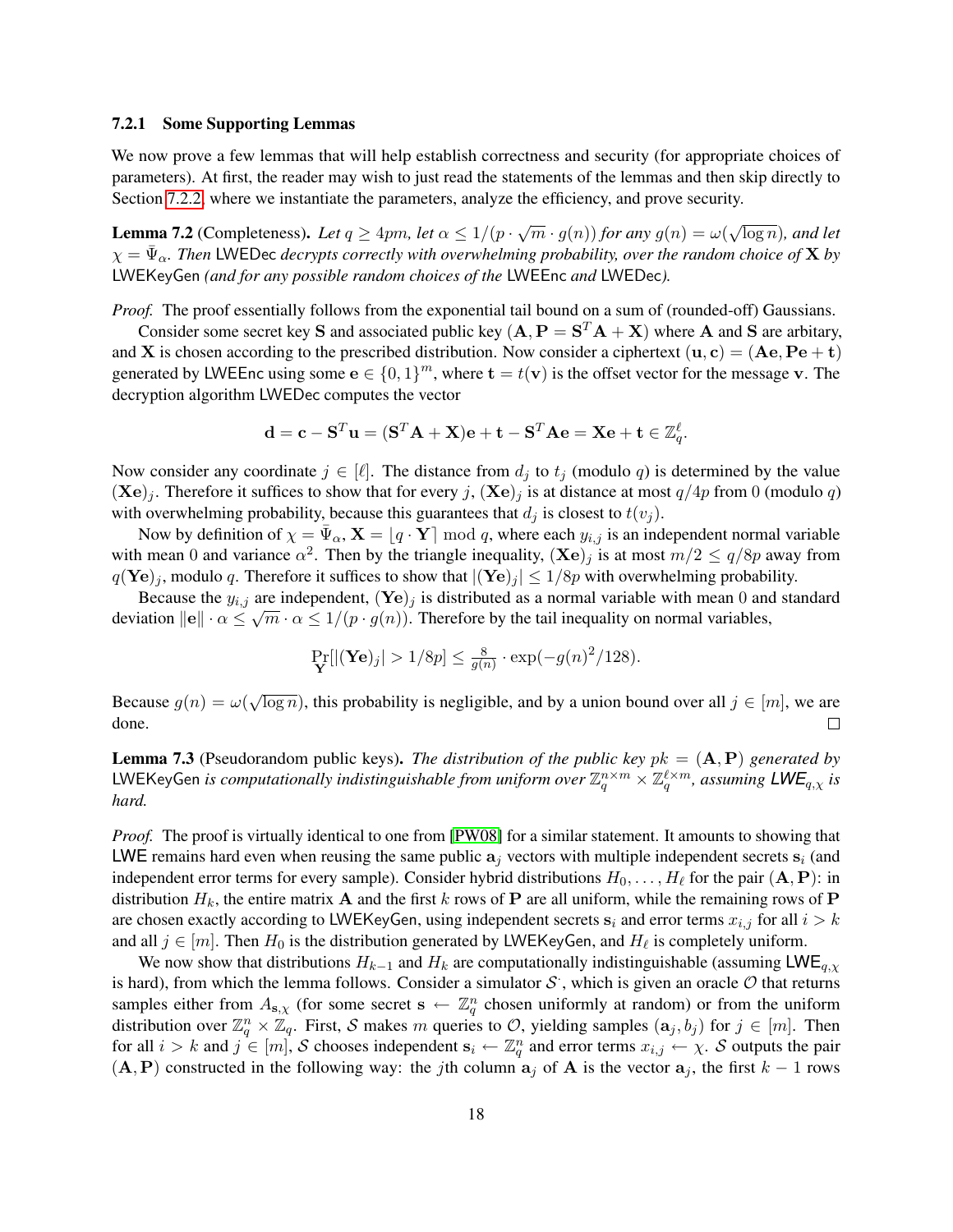of P are uniform, the kth row of P consists of the entries  $p_{k,j} = b_j$ , and the remaining entries of P are  $p_{i,j} = \mathbf{s}_i^T \mathbf{a}_j + x_{i,j}$  for  $i > k$  and  $j \in [m]$ .

It is apparent that if  $\mathcal O$  samples from  $A_{s,x}$ , then S's output is distributed according to  $H_{k-1}$ , whereas if O samples from the uniform distribution, S's output is distributed according to  $H_k$ . It follows that  $H_{k-1}$  and  $H_k$  are indistinguishable, and we are done.  $\Box$ 

**Messy public keys.** For an arbitrary fixed public key  $pk = (\mathbf{A}, \mathbf{P})$ , define  $\delta(pk)$  to be the statistical distance between the uniform distribution over  $\mathbb{Z}_q^n \times \mathbb{Z}_q^\ell$  and the distribution of  $(Ae, Pe)$ , where  $e \leftarrow \{0,1\}^m$  is chosen uniformly at random. Then for any two messages  $\mathbf{v}_0, \mathbf{v}_1 \in \mathbb{Z}_q^{\ell}$ ,

$$
\Delta(\textsf{LWEEnc}(pk, \mathbf{v}_0), \textsf{LWEEnc}(pk, \mathbf{v}_1)) \leq 2\delta(pk),
$$

because both distributions are within  $\delta(pk)$  of uniform. (Of course, the correctness of LWEDec implies that the public keys  $pk$  generated by LWEKeyGen have large  $\delta(pk)$ .)

The following lemma (due to [\[Reg05\]](#page-27-2), inheriting from ideas in [\[Ajt04,](#page-25-4) [IZ89\]](#page-26-17)), shows that for large enough m, a public key (A, P) chosen *uniformly* at random is very likely to be messy. We include a proof for completeness. (We have not attempted to optimize the constant factors.)

<span id="page-18-0"></span>**Lemma 7.4** (Most keys are messy). Let  $m \geq 3(n + \ell) \lg q$ . Then we have

$$
\Pr_{pk} \left[ \delta(pk) > q^{-(n+\ell)/2} \right] \le 1/q^{n+\ell},
$$

where the probability is taken over  $pk = (\mathbf{A}, \mathbf{P}) \leftarrow \mathbb{Z}_q^{n \times m} \times \mathbb{Z}_q^{\ell \times m}$  chosen uniformly at random. *In particular,* δ(pk) *is exponentially small in* n*, except with exponentially-small probability.*

*Proof.* Let  $G = \mathbb{Z}_q^{n+\ell}$  be the finite abelian group of size  $|G| = q^{n+\ell}$ , from which each pair of columns  $(a_i, p_i)$  is chosen uniformly at random. For some arbitrary  $pk = (\mathbf{A}, \mathbf{P})$ , let  $D_{pk}$  be the distribution of  $($ **Ae**, **Pe** $)$ , where  $\mathbf{e} \leftarrow \{0,1\}^m$  is chosen uniformly at random. More precisely, for each  $g \in G$ ,

$$
D_{pk}(g) = \frac{1}{2^m} |\{e \in \{0,1\}^m : (Ae, Pe) = g\}|.
$$

We now show that (over a random choice of  $pk$ ) the squared  $\ell_2$  norm of this distributon is likely to be very close to  $1/|G|$ , from which it will follow that the distibution is close to uniform. The squared  $\ell_2$  norm  $||D_{pk}||^2$  of  $D_{pk}$  is

$$
||D_{pk}||^2 = \sum_{g \in G} D_{pk}(g)^2 = \Pr_{\mathbf{e},\mathbf{e}'} [(\mathbf{A}\mathbf{e}, \mathbf{P}\mathbf{e}) = (\mathbf{A}\mathbf{e}', \mathbf{P}\mathbf{e}')] \leq \frac{1}{2^m} + \Pr_{\mathbf{e},\mathbf{e}'} [(\mathbf{A}\mathbf{e}, \mathbf{P}\mathbf{e}) = (\mathbf{A}\mathbf{e}', \mathbf{P}\mathbf{e}') | \mathbf{e} \neq \mathbf{e}']
$$

Taking the expectation over a uniformly random  $pk$  and using the fact that for any *fixed*  $e \neq e'$ ,  $Pr_{(A,P)}[(Ae, Pe) =$  $(**Ae**', **Pe**')] = 1/|G|$ , we obtain

$$
\mathop{\rm E}_{pk} \left[ \|D_{pk}\|^2 \right] \le \frac{1}{2^m} + \frac{1}{|G|}.
$$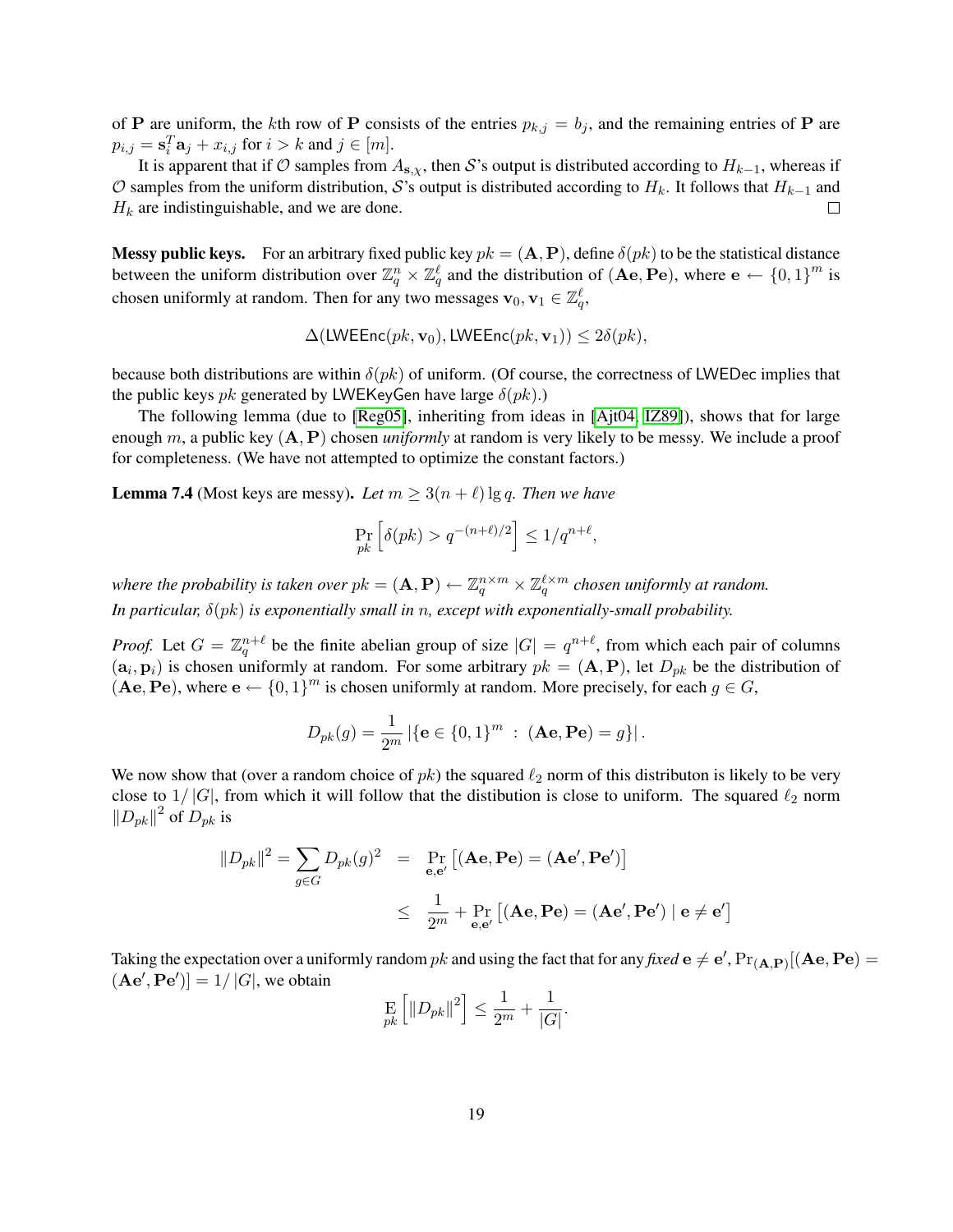Note that  $||D_{pk}||^2 \ge 1/|G|$  because  $D_{pk}$  is a probability distribution. Then by Markov's inequality, for any  $K > 0$  we have  $||D_{pk}||^2 - 1/|G| \leq K/2^m$  except with probability at most  $1/K$  over the choice of  $pk$ . For such pk, the statistical distance between  $D_{pk}$  and uniform is

$$
\sum_{g \in G} |D_{pk}(g) - 1| |G|| \leq \sqrt{|G|} \left( \sum_{g \in G} (D_{pk}(g) - 1/|G|)^2 \right)^{1/2}
$$
  
=  $\sqrt{|G|} \left( ||D_{pk}||^2 - 1/|G| \right)^{1/2}$   
 $\leq \sqrt{|G|} \cdot (K/2^m)^{1/2}.$ 

Setting  $K = q^{n+\ell}$ , and using  $m \geq 3(n+\ell) \lg q$ ,  $|G| = q^{n+\ell}$ , the claim follows.

#### <span id="page-19-0"></span>7.2.2 Instantiation and Analysis

We now instantiate all the parameters of our LWE cryptosystem to ensure correctness and security. Other instantiations are also possible, yielding tradeoffs between efficiency and the strength of the underlying lattice assumptions. We have not attempted to optimize constant factors.

Recall that  $\mathbb{Z}_p$  is the message space. Let  $p = n^c$  for some positive  $c = c(n)$  that is bounded above by a constant (e.g., c may itself be a constant, or a decreasing function of n, such as  $c(n) = 1/\lg n$ ). For concreteness, let the amortization factor  $\ell = n$  (any  $\ell = \Theta(n)$  would also work). Let  $m = (12 + 6c)n \lg n =$  $O(n \lg n)$ . Let q be a prime in  $[10, 20] \cdot pm \lg n = \tilde{O}(n^{c+1})$ . Finally, let the error distribution  $\chi = \bar{\Psi}_{\alpha}$  for  $\alpha = 1/(p \cdot \sqrt{m} \cdot \lg n) = 1/\tilde{O}(n^{c+1/2}).$ 

We first analyze the efficiency of the system. For concreteness, say that  $c > 0$  is a constant. Then with the parameters above, a public key contains  $2mn$  elements of  $\mathbb{Z}_q$ , for a total size of  $\tilde{O}(n^2)$  bits. The message space is  $\mathbb{Z}_p^n$ , so to encrypt  $n \lg p = \Theta(n \lg n)$  bits requires  $\widehat{O}(mn)$  operations in  $\mathbb{Z}_q$ , costing  $\widehat{O}(n^2 \lg^2 n)$  bit operations in total, i.e.,  $O(n \lg n)$  bit operations per message bit. The ciphertext contains  $2n$  elements of  $\mathbb{Z}_q$ , so it is only an  $O(1)$  factor larger than the message.

We now prove that the system is secure under appropriate lattice assumptions.

Theorem 7.5. *For the parameters described above, our LWE cryptosystem is secure under chosen plaintext* attack, unless SIVP and GapSVP are easy for quantum algorithms to approximate to within some  $\tilde{O}(n^{c+3/2})$ *factor.*

*Proof.* We first show completeness. By Lemma [7.2,](#page-17-0) LWEDec decrypts correctly (with overwhelming probability) for our choice of  $\alpha$ , as long as  $q \ge 4pm$ . Indeed,  $4pm < 10pm \lg n \le q$ .

We now demonstrate security. By Lemma [7.3,](#page-17-1) a public key  $pk$  generated by LWEKeyGen is indistinguishable from a truly uniform public key, assuming  $LWE_{q,\chi}$  is hard. Now observe that for all sufficiently large n,

$$
3(n+\ell)\lg q \le 6n\lg(n^{c+2}) = (12+6c)n\lg n \le m.
$$

Then by Lemma [7.4,](#page-18-0) no adversary (even an unbounded one) has advantage more than  $2q^{-n} + q^{-2n} = \mathsf{negl}(n)$ in a chosen-plaintext attack when  $pk$  is chosen uniformly. Therefore, any adversary having a non-negligible advantage when pk is chosen according to LWEKeyGen can also solve  $LWE_{q, \chi}$ .

We conclude by justifying the hardness of  $\textsf{LWE}_{q,\chi}$ . Using the fact that  $q \ge 4pm \cdot \lg n$ , we have  $q\alpha \ge 4\sqrt{m} > 2\sqrt{n}$ , as required by Proposition [7.1.](#page-15-0) Therefore LWE<sub>q,X</sub> is hard unless approximating SIVP and GapSVP to within some  $\tilde{O}(n/\alpha) = \tilde{O}(n^{c+3/2})$  factor is easy for quantum algorithms.  $\Box$ 

 $\Box$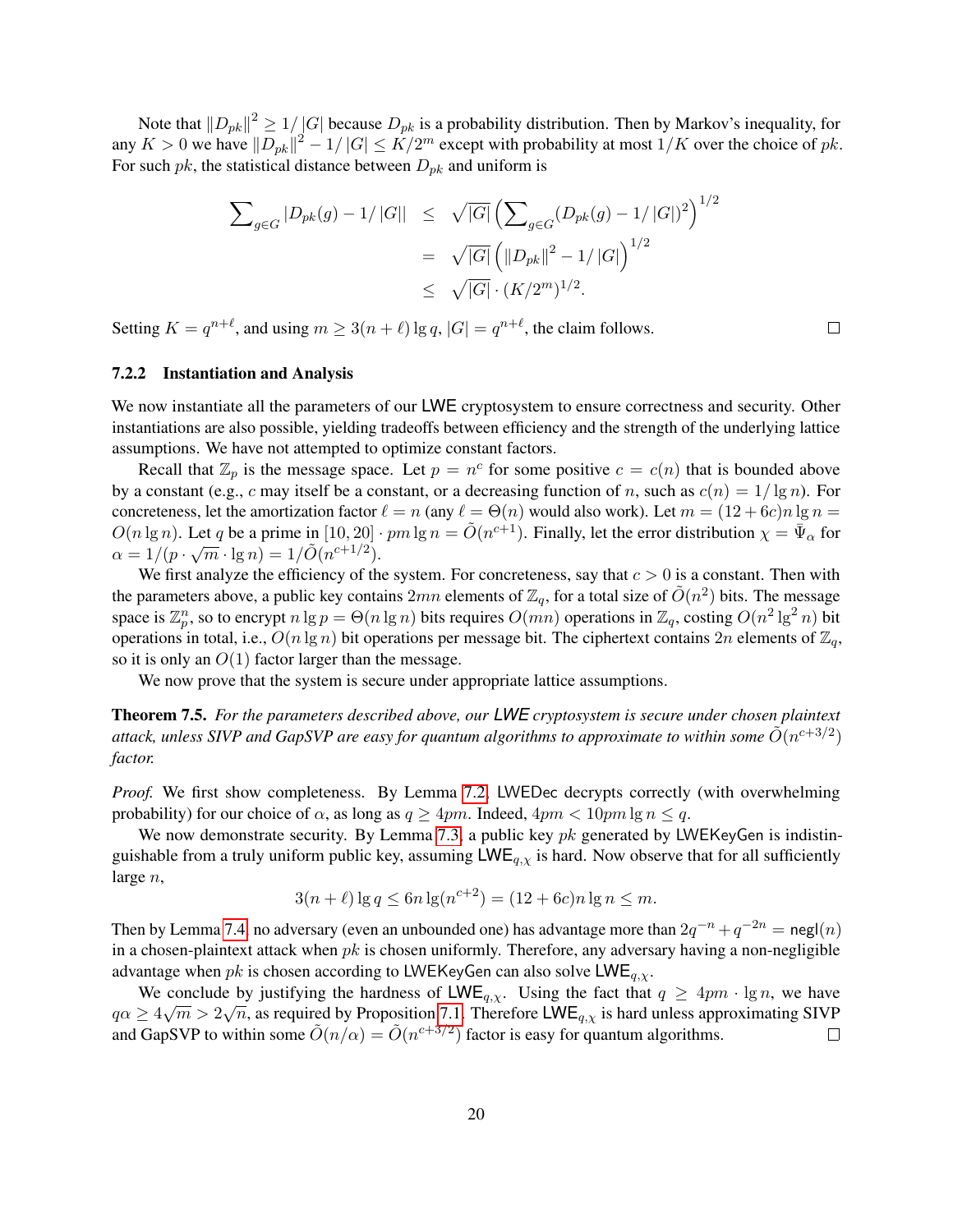### 7.3 Dual-Mode Cryptosystem

Here we construct a dual-mode cryptosystem based on the hardness of LWE. We do not know how to construct a scheme that *exactly* satisfies Definition [3.1;](#page-6-0) however, we can construct one that satisfies a slightly relaxed definition, which suffices for running a *bounded* number of oblivious transfers for a single common string. Details follow.

Remarks on decryption mode. We relax trapdoor key generation in decryption mode (Property [4](#page-7-0) of Definition [3.1\)](#page-6-0). In the relaxed definition, the keypairs generated by TrapKeyGen need only be *computationally* indistinguishable from those generated by KeyGen. Moreover, the indistinguishable distributions are defined over the *entire* experiment of creating a crs and several keypairs, rather than for *every* choice of crs generated by SetupDec (as in the original Definition [3.1\)](#page-6-0). This is the reason why the number of executions per crs is bounded by a predetermined quantity.

More precisely, let  $\ell = \text{poly}(n)$  be some fixed polynomial in the security parameter n. We add an additional parameter  $i \in [\ell]$  to the inputs of all the algorithms (except the Setup algorithms), which is used to specify their *i*th executions with a certain crs. We then relax Property [4](#page-7-0) of Definition [3.1](#page-6-0) to the following:

 $4'.$  $4'.$  Let  $(\mathsf{crs},t) \leftarrow \mathsf{SetupDec}(1^n)$  and  $(pk^{(i)},sk^{(i)}_0,sk^{(i)}_1) \leftarrow \mathsf{TrapKeyGen}(t,i)$  for each  $i \in [\ell].$  Then for every  $\sigma_i \in \{0, 1\}$  for  $i \in [\ell]$ , we require

$$
(\mathsf{crs},(pk^{(1)},sk^{(1)}_{\sigma_1}),\dots,(pk^{(\ell)},sk^{(\ell)}_{\sigma_\ell}))\stackrel{c}{\approx} (\mathsf{SetupDec}_1(1^n),\mathsf{KeyGen}(\sigma_1,1),\dots,\mathsf{KeyGen}(\sigma_\ell,\ell)).
$$

Our dm protocol (Figure [3\)](#page-8-0) for emulating the multi-session OT functionality  $\hat{\mathcal{F}}_{OT}$  and its proof of security from Section [4](#page-7-1) can be easily modified to use this relaxed definition. The protocol simply limits itself to  $\ell$  separate uses of a single crs, then it starts over with a new crs by invoking another copy of the  $\mathcal{F}_{CRS}$ functionality. The proof of security follows similarly, though it provides only computational security for both sender and receiver in decryption mode. It is therefore preferable in the OT protocol to generate the crs in messy mode, which in our construction will also have the advantage of being a *uniformly random* (not reference) string.

Remarks on messy mode. We also slightly relax the identification of a messy branch in messy mode (Property [3](#page-7-2) of Definition [3.1\)](#page-6-0). Instead of quantifying over all  $(crs, t) \leftarrow$  SetupMessy $(1^n)$ , we require only that FindMessy work for an overwhelming fraction of such  $(crs, t)$ . Furthermore, we require only that FindMessy is correct with overwhelming probability over its own randomness, i.e., if a branch b is *not* messy, then FindMessy outputs b with negligible probability. These relaxations do not affect the security proof, because the failure events are negligible. We stress that FindMessy still must find a messy branch for *every* (possibly malformed) public key  $pk$ , because  $pk$  is generated by a possibly malicious receiver.

To implement FindMessy efficiently, our construction relies on recent techniques of Gentry, Peikert, and Vaikuntanathan [\[GPV08\]](#page-26-8). Among other things, they constructed an LWE-based cryptosystem in which the public matrix A is shared among all users, and showed how to securely embed a trapdoor in A so that an efficient algorithm (called IsMessy) can identify messy public keys given the trapdoor.

The cryptosystem and IsMessy algorithm given in [\[GPV08,](#page-26-8) Section 6] are somewhat subtle, so we summarize their main features here (precise claims are given in Proposition [7.8\)](#page-23-0). The cryptosystem is a slight variant of Regev's original system [\[Reg05\]](#page-27-2). First,  $A \leftarrow \mathbb{Z}_q^{n \times m}$  is chosen under a distribution that is statistically close to uniform, together with a trapdoor (called S in that work). The matrix A is fixed for all users of the system. Just as in our construction, the key generator LWEKeyGen generates a public key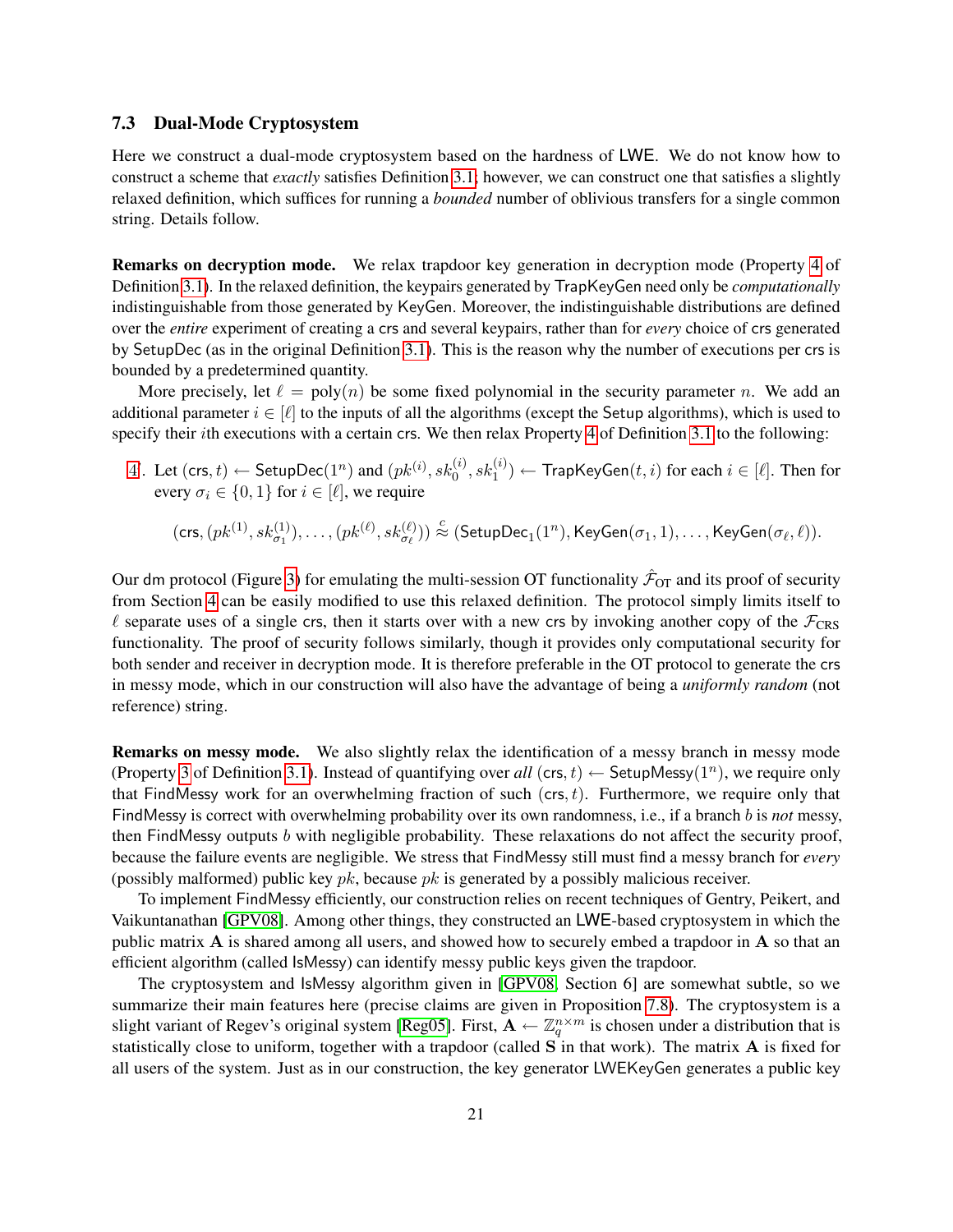$\mathbf{p} = \mathbf{s}^T \mathbf{A} + \mathbf{x}$ , where  $\mathbf{s} \in \mathbb{Z}_q^n$  is the secret key chosen uniformly at random and  $\mathbf{x} \leftarrow \chi^m$  is chosen from the error distribution  $\chi = \bar{\Psi}_{\alpha}$  for some parameter  $\alpha$ .

The encryption algorithm LWEEnc is slightly different: instead of choosing  $e \in \{0,1\}^m$ , it chooses  $e \in \mathbb{Z}^m$  from a certain distribution  $D_r$  parameterized by a value r. Roughly speaking,  $D_r$  is a Gaussian-like distribution over  $\mathbb{Z}^m$  having standard deviation approximately r. The decryption algorithm LWEDec is exactly the same as ours.

The cryptosystem is correct as long as the LWE noise parameter  $\alpha$  is small enough (and q is large enough) to compensate for the size of r (recall that the value of  $\alpha$  determines the approximation factor in the underlying worst-case lattice assumptions). A key property of LWEEnc is that a larger value of  $r$  means that a larger fraction of public keys p are messy. In our dual-mode construction, we need this fraction to be extremely close to 1, so we use a moderately large value of r.

The IsMessy algorithm that identifies messy public keys (using the trapdoor S for A) is a probabilistic algorithm that has two main properties, which we describe here informally. First, if it declares some key p to be messy, then p is indeed messy. Second, IsMessy declares a very large fraction (close to 1) of keys p to be messy. (Both properties actually hold with overwhelming probability over the algorithm's randomness.) Note that IsMessy may make one-sided error, i.e., it might output "not sure" on a key that is in fact messy. Nevertheless, it identifies most messy public keys as such, and this will be good enough for our purposes. In particular, we can show that it correctly identifies a messy branch for *any* (adversarially-chosen) public key in our dual-mode cryptosystem (for almost all values of the crs). The proof of this fact (Lemma [7.9\)](#page-23-1) uses a careful counting argument that depends crucially on the fraction of keys that IsMessy declares to be messy.

Construction. We now present our construction of a dual-mode cryptosystem. For clarity, we present a construction for  $\ell = 1$  and omit the extra parameter  $i \in [\ell]$ , later noting the changes needed in the general case. We retain all the notation from Section [7.2,](#page-16-0) and for simplicity let  $p = 2$ , so the message space  $\mathbb{Z}_p = \{0, 1\}$ . We stress that the dual-mode cryptosystem *itself* does *not* do any amortization. Instead, the amortization technique applies to the  $\ell$  individual OT executions using the same crs, which each transfer a single message bit to the receiver.

• SetupMessy(1<sup>n</sup>): choose a matrix  $\mathbf{A} \leftarrow \mathbb{Z}_q^{n \times m}$  uniformly at random, together with a trapdoor  $t =$  $(S, A)$  as described in [\[GPV08\]](#page-26-8). For each  $b \in \{0, 1\}$ , choose an independent row vector  $\mathbf{v}_b \leftarrow \mathbb{Z}_q^{1 \times m}$ uniformly at random. Let crs =  $(\mathbf{A}, \mathbf{v}_0, \mathbf{v}_1)$ , and output (crs, t).

SetupDec $(1^n)$ : choose a matrix  $\mathbf{A} \leftarrow \mathbb{Z}_q^{n \times m}$  uniformly at random. Choose a row vector  $\mathbf{w} \leftarrow \mathbb{Z}_q^{1 \times m}$ uniformly at random. For each  $b \in \{0, 1\}$ , choose a secret  $\mathbf{s}_b \leftarrow \mathbb{Z}_q^n$  uniformly at random and an error row vector  $\mathbf{x}_b \leftarrow \chi^{1 \times m}$  (i.e., the m entries are chosen independently from error distribution  $\chi$ ). Let  $\mathbf{v}_b = \mathbf{s}_b^T \mathbf{A} + \mathbf{x}_b - \mathbf{w}$ . Let  $\mathsf{crs} = (\mathbf{A}, \mathbf{v}_0, \mathbf{v}_1)$ , let  $t = (\mathbf{w}, \mathbf{s}_0, \mathbf{s}_1)$ , and output (crs, t).

In the following, all algorithms are implicitly provided the crs and parse it as  $(A, v_0, v_1)$ .

- KeyGen( $\sigma$ ): choose a secret  $\mathbf{s} \leftarrow \mathbb{Z}_q^n$  uniformly at random and a row vector  $\mathbf{x} \leftarrow \chi^{1 \times m}$ . Let  $pk = s^T A + x - v_\sigma$ , let  $sk = s$ , and output  $(pk, sk)$ .
- Enc $(pk, b, m)$ : output  $c \leftarrow$  LWEEnc $((\mathbf{A}, pk + \mathbf{v}_b), m)^3$  $((\mathbf{A}, pk + \mathbf{v}_b), m)^3$
- Dec(sk, c): output  $m \leftarrow$  LWEDec(sk, c).

<span id="page-21-0"></span><sup>&</sup>lt;sup>3</sup>The LWEEnc algorithm here is the one from [\[GPV08,](#page-26-8) Section 6], which chooses the randomness e from the distribution  $D_r$ , for a value of  $r$  we specify later.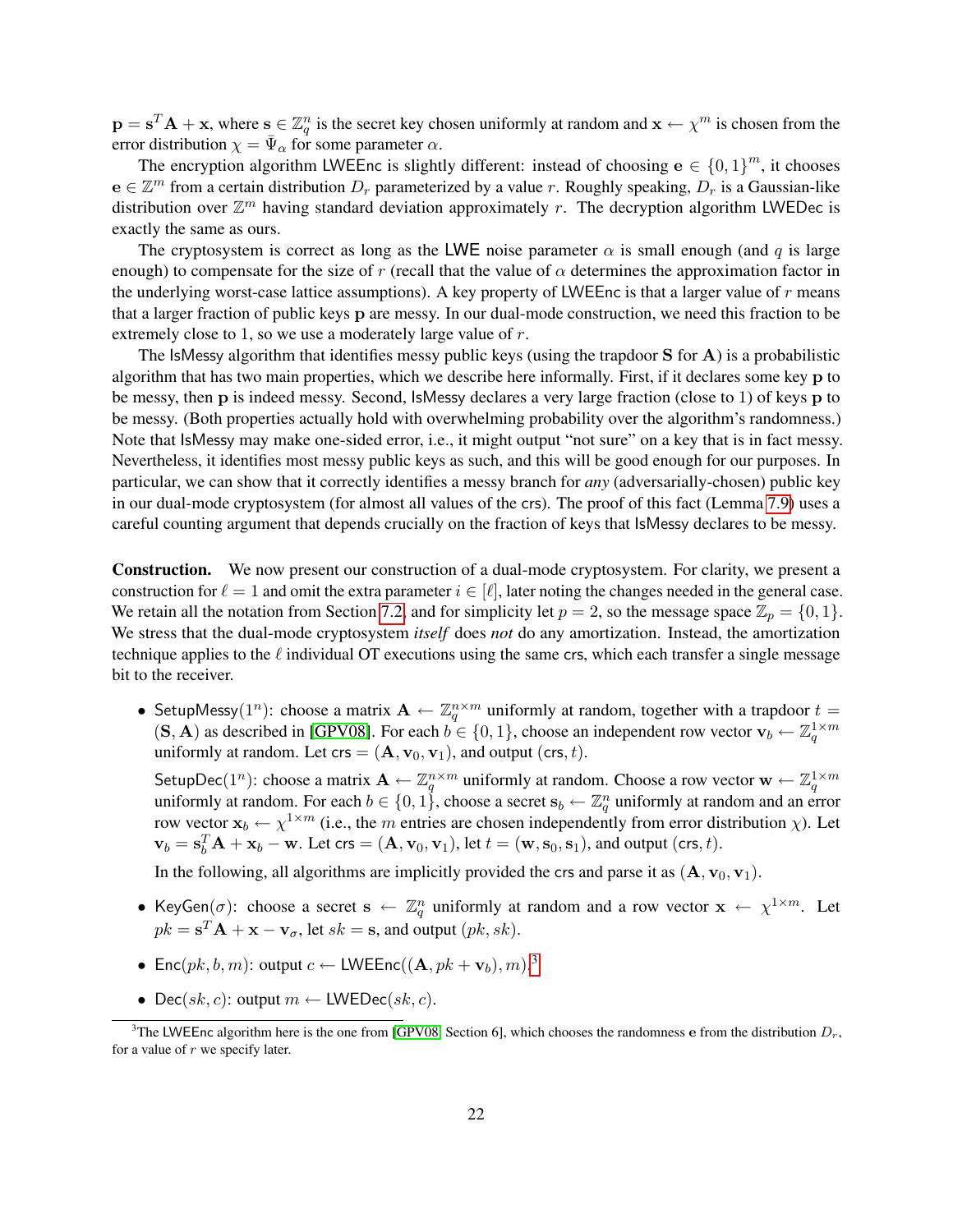• FindMessy(t, pk): parse t as  $(S, A)$ , run IsMessy( $S, A, pk + v_b$ ) for each  $b \in \{0, 1\}$ , and output a b such that IsMessy outputs "messy." (Lemma [7.9](#page-23-1) below shows that IsMessy outputs "messy" on at least one branch, and is correct with overwhelming probability.)

Alternately, we may let FindMessy be an exponential-time algorithm that computes  $\delta(A, pk + u_b)$  by brute-force enumeration for each  $b \in \{0, 1\}$ . In the OT protocol, this translates to an exponential-time statistically-close simulation for a cheating receiver. While not sufficient for UC security, this is good enough for (say) concurrent composition of many OT executions (and no other protocols) between the same sender and receiver.

• TrapKeyGen(t): Parse the trapdoor t as  $(\mathbf{w}, \mathbf{s}_0, \mathbf{s}_1)$ , and output  $(pk, sk_0, sk_1) = (\mathbf{w}, \mathbf{s}_0, \mathbf{s}_1)$ .

For general  $\ell$ , we make the following simple modifications: the setup algorithms choose a single matrix **A**, and independently choose  $\mathbf{v}_h^{(i)}$  $\mathbf{b}^{(i)}_{b}$  (in SetupMessy) or  $\mathbf{w}^{(i)}, \mathbf{s}^{(i)}_{b}$  $\lambda_b^{(i)}$  (in SetupDec) for each  $i \in [\ell]$  and  $b \in \{0, 1\}$ as above, placing the appropriate values in crs and t. On their ith executions, the algorithms use  $w^{(i)}$  instead of w, etc., use independent randomness, but use the same matrix A throughout. In particular, we stress that Enc reuses only A; it *does not* reuse the randomness of LWEEnc (as is done in the amortized cryptosystem of Section [7.2\)](#page-16-0). The reason is that an *adversarial* receiver chooses the public keys that are used for encryption. If randomness is reused, this may allow the receiver to introduce correlations between the ciphertexts from different executions. Using fresh randomness in every execution avoids this issue and is provably secure.

We can also generalize the above system to a larger branch set  $\{0,1\}^k$  for a 1-out-of- $2^k$  OT protocol, by including vectors  $\mathbf{v}_b$  for every  $b \in \{0,1\}^k$  in the crs, chosen in an analogous way. The only difference in the proof of security is in Lemma [7.9,](#page-23-1) where the probability of the "bad" event increases by a polynomial factor (but remains negligible), due to a union bound over all pairs of branches.

#### 7.3.1 Dual-Mode Properties

The proof that the above system comprises a dual-mode cryptosystem (according to our relaxed definition) is somewhat involved. Therefore we break it into separate lemmas relating to the indistinguishability of the two modes (Lemma [7.6\)](#page-22-0), the trapdoor generation of keys in decryption mode (Lemma [7.7\)](#page-22-1), and the guaranteed existence and identification of messy branches in messy mode (Lemma [7.9\)](#page-23-1).

<span id="page-22-0"></span>Lemma 7.6. *In the above dual-mode system construction, the messy and decryption modes are indistinguish-* $\hat{a}$ *able, i.e.,* SetupMessy $_1(1^n)\stackrel{c}{\approx}$  Setup $\mathrm{Dec}_1(1^n)$ *, assuming*  $\mathsf{LWE}_{q,\chi}$  *is hard.* 

*Proof.* Consider the output of SetupDec<sub>1</sub>, which is of the form  $(A, (s_0^T A + x_0) - w, (s_1^T A + x_1) - w)$ . By the hardness of  $\mathsf{LWE}_{q,\chi}$ , we have  $(\mathbf{A}, \mathbf{s}_1^T \mathbf{A} + \mathbf{x}_1) \stackrel{c}{\approx} (\mathbf{A}, \mathbf{w}')$ , where row vector  $\mathbf{w}' \leftarrow \mathbb{Z}_q^{1 \times m}$  is uniformly random and independent. Therefore the output of  $SetupDec_1$  is indistinguishable from a tuple  $(A, (s_0^T A + x_0) - w, w' - w)$ . This tuple is totally uniform, because w and w' are uniform and independent. Because the output of  $SetupMessy_1$  is entirely uniform, the claim follows.  $\Box$ 

<span id="page-22-1"></span>**Lemma 7.7.** The above dual-mode construction satisfies our relaxed Property [4](#page-7-0)', assuming  $\mathsf{LWE}_{q,\chi}$  is hard.

*Proof.* For simplicity, we will prove the lemma for  $\ell = 1$ ; the general case follows by a hybrid argument over the  $\ell$  independent pairs of variables in the crs and the  $\ell$  calls to KeyGen/TrapKeyGen that use these variables. Without loss of generality, we consider only the case  $\sigma = 0$ ; the other case follows symmetrically.

Our goal is to prove that

<span id="page-22-2"></span>
$$
(\mathsf{SetupDec}_1(1^n), \mathsf{KeyGen}(0)) \stackrel{c}{\approx} (\mathsf{crs}, (pk, sk_0)), \tag{1}
$$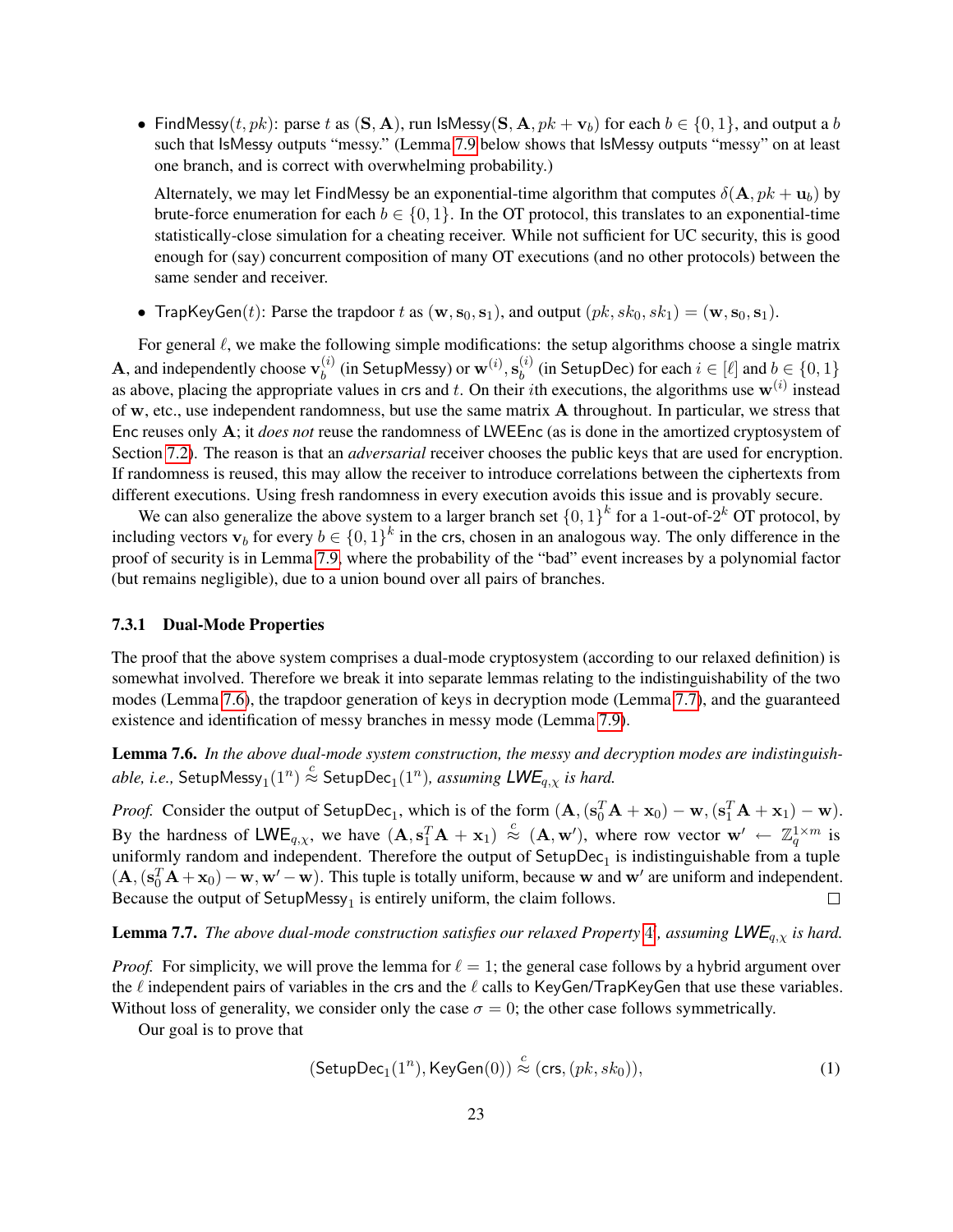where in the right-hand side  $(\text{crs}, t) \leftarrow \text{SetupDec}(1^n)$  and  $(pk, sk_0, sk_1) \leftarrow \text{TrapKeyGen}(t)$ . We do so via a sequence of hybrid games.

First consider a hybrid game that outputs  $(\mathsf{SetupMessy}_1(1^n), \mathsf{KeyGen}(0));$  this is indistinguishable from the left-hand side of [\(1\)](#page-22-2) by indistinguishability of modes (proved above in Lemma [7.6\)](#page-22-0). The output of this hybrid game expands as

$$
(\mathbf{A}, \quad \mathbf{v}_0, \quad \mathbf{v}_1, \quad \mathbf{s}^T \mathbf{A} + \mathbf{x} - \mathbf{v}_0, \quad \mathbf{s}),
$$

where **A**,  $v_0$ ,  $v_1$ , and s are uniform (in their respective domains) and  $x \leftarrow \chi^{1 \times m}$ .

Now rename variables in the above game, defining  $w = s^T A + x - v_0$  and renaming s and x as  $s_0$  and  $x_0$  (respectively). The above game is therefore equivalent to one that outputs

$$
(\mathbf{A}, \quad \mathbf{s}_0^T \mathbf{A} + \mathbf{x}_0 - \mathbf{w}, \quad \mathbf{v}_1, \quad \mathbf{w}, \quad \mathbf{s}_0),
$$

where w is uniform. Now because  $v_1$  is uniform and independent of the other variables, the preceding game is equivalent to one that outputs

$$
(\mathbf{A}, \quad \mathbf{s}_0^T \mathbf{A} + \mathbf{x}_0 - \mathbf{w}, \quad \mathbf{v}_1 - \mathbf{w}, \quad \mathbf{w}, \quad \mathbf{s}_0).
$$

Finally, the hardness of LWE<sub>q, $\chi$ </sub> implies that  $(A, v_1)$  is indistinguishable from  $(A, s_1^T A + x_1)$ , where  $\mathbf{s}_1 \leftarrow \mathbb{Z}_q^n$  and  $\mathbf{x}_1 \leftarrow \chi^{1 \times m}$ . Therefore the prior game is indistinguishable from one that outputs

$$
(\mathbf{A}, \quad \mathbf{s}_0^T \mathbf{A} + \mathbf{x}_0 - \mathbf{w}, \quad \mathbf{s}_1^T \mathbf{A} + \mathbf{x}_1 - \mathbf{w}, \quad \mathbf{w}, \quad \mathbf{s}_0).
$$

This game is, by definition, equivalent to the right-hand side of [\(1\)](#page-22-2), and we are done.

In order to show that FindMessy works properly, we require the following facts which summarize the properties of the LWE-based cryptosystem and IsMessy algorithm constructed in [\[GPV08\]](#page-26-8).[4](#page-23-2)

<span id="page-23-0"></span>**Proposition 7.8** ([\[GPV08,](#page-26-8) Section 8]). Let  $m \geq 2(n+1) \lg q$  and let  $r \geq \sqrt{qm} \cdot \log^2 m$ . There is a *negligible function*  $\epsilon(m)$  *such that with overwhelming probability over the choice of* A, S, the following are *true:*

- For all but an at most  $(1/2\sqrt{q})^m$  fraction of vectors  $\mathbf{p} \in \mathbb{Z}_q^{1 \times m}$ ,  $\mathsf{IsMessage}(\mathbf{S}, \mathbf{A}, \mathbf{p})$  *outputs "messy" with overwhelming probability (over its own randomness).*
- For any  $p \in \mathbb{Z}_q^{1 \times m}$  such that  $\delta(p) > 2\epsilon$ , IsMessy(S, A, p) outputs "not sure" with overwhelming *probability (over its own randomness).*

*Furthermore, if*  $q \ge 5$ rm and  $\alpha \le 1/(r\sqrt{m}\log m)$ , then LWEDec decrypts correctly with overwhelming *probability.*

<span id="page-23-1"></span>Lemma 7.9. *In the above dual-mode construction using the parameters from Proposition [7.8,](#page-23-0) the following* is true for an overwhelming fraction of  $(\mathsf{crs},t) \leftarrow \mathsf{SetupMessage}(1^n)$ : for every key pk, there exists at least *one messy branch for* pk*, and* FindMessy(t, pk) *outputs such a branch with overwhelming probability (over its own randomness).*

 $\Box$ 

<span id="page-23-2"></span><sup>&</sup>lt;sup>4</sup>To be specific, Proposition [7.8](#page-23-0) instantiates the lemmas from Section 8.2 of [\[GPV08\]](#page-26-8) with the value  $s = 10\sqrt{\log m}/\sqrt{q}$ .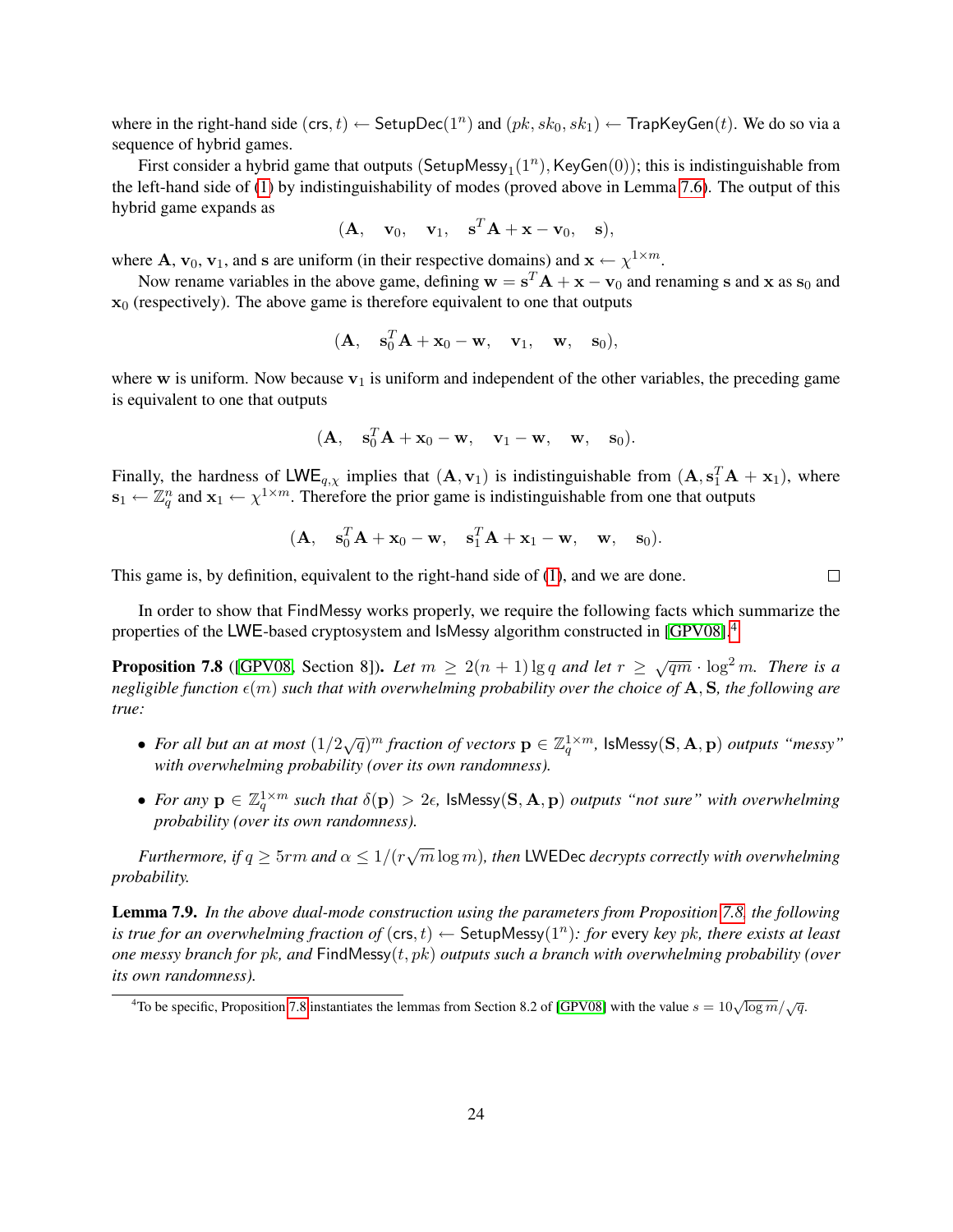*Proof.* Fix **A** (and S) to be among the  $1 - 2q^{-n}$  fraction of matrices for which the two items in Proposition [7.8](#page-23-0) hold. Define  $M \subseteq \mathbb{Z}_q^{1 \times m}$  to be the set of vectors p described in the first item, for which IsMessy(S, A, p) outputs "messy" with overwhelming probability. Then we have

$$
\Pr_{\mathbf{v}\in\mathbb{Z}_q^{1\times m}}[\mathbf{v}\notin M] \le (1/2\sqrt{q})^m.
$$

First we show that *every*  $pk \in \mathbb{Z}_q^{1 \times m}$  has some branch  $pk + \mathbf{v}_b \in M$ , with overwhelming probability over the remaining random choices of  $\mathbf{v}_0, \mathbf{v}_1 \in \mathbb{Z}_q^{1 \times m}$  in the crs. For any *fixed pk*, we have

$$
\Pr_{\mathbf{v}_0,\mathbf{v}_1}[pk+\mathbf{v}_0\not\in M \text{ and } pk+\mathbf{v}_1\not\in M] = (\Pr_{\mathbf{v}}[\mathbf{v}\not\in M])^2 \le (1/4q)^m.
$$

Applying the union bound over all  $q^m$  distinct values of pk, the probability over  $\mathbf{v}_0$ ,  $\mathbf{v}_1$  that there *exists* a pk for which both branches lie outside M is at most  $(1/4)^m = \text{negl}(n)$ . In other words, for almost every choice of crs, *every* value of pk causes IsMessy to output "messy" with overwhelming probability on at least one branch of pk. Finally, the second item of Proposition [7.8](#page-23-0) guarantees that if  $\delta(pk + v_b) > 2\epsilon$ , then IsMessy outputs "messy" with negligible probability. In other words, with overwhelming probability the branch b chosen by FindMessy $(t, pk)$  has  $\delta(pk + v_b) \leq 2\epsilon = \text{negl}(n)$ .  $\Box$ 

### 7.3.2 Putting Everything Together

We now instantiate all the parameters of the dual-mode cryptosystem to satisfy the hypotheses of Proposition [7.8,](#page-23-0) and compute the underlying concrete approximation factors for lattice problems.

First we instantiate the parameters (we have made no effort to optimize the various constant or polylog $(n)$ ) factors). Let  $m = 8(n + 1) \lg n = O(n \lg n)$ . Let q be a prime in  $[25, 100] \cdot m^3 \lg^6 m = \tilde{O}(n^3)$ factors). Let  $m = 8(n + 1) \lg n = O(n \lg n)$ . Let q be a prime in  $[25, 100] \cdot m^3 \lg^6 m = O(n^3)$ . Let  $r = \sqrt{qm} \cdot \log^2 m = \tilde{O}(m^2)$ . Finally, let the error distribution  $\chi = \bar{\Psi}_{\alpha}$  for  $\alpha = 1/(r\sqrt{m} \log m) = 1/\tilde{O}(n^{5/2})$ .

Theorem 7.10. *The above system is a dual-mode cryptosystem (according to the relaxed definition), unless* both SIVP and GapSIVP are easy for quantum algorithms to approximate to within some  $\tilde{O}(n^{7/2})$  factor.

*Proof.* As long as  $LWE_{q,y}$  is hard (which we show below), indistinguishability of modes follows directly from Lemma [7.6,](#page-22-0) and trapdoor key generation follows directly from Lemma [7.7.](#page-22-1)

Completeness and trapdoor messy-branch identification follow from Proposition [7.8](#page-23-0) and Lemma [7.9](#page-23-1) (respectively), as long as the hypotheses of Proposition [7.8](#page-23-0) are met. We now show that this is the case.

First, observe that

 $2(n+1)\lg q \leq 2(n+1)\lg n^4 \leq 8(n+1)\lg n = m$ 

for all sufficiently large n. Next, we have  $r \geq \sqrt{qm} \cdot \log^2 m$  by definition of r. Next, observe (by substituting for  $r$ ) that

$$
q \ge 5rm \iff \sqrt{q} \ge 5m^{3/2}\log^3 m \iff q \ge 25m^3\log^6 m,
$$

which is true by definition of q. Finally,  $\alpha \leq 1/(r\sqrt{m}\log m)$  by definition of  $\alpha$ .

We conclude by justifying the hardness of  $\mathsf{LWE}_{q,\chi}$ . Using the fact that  $q \ge 5\tau m$  and the definition of  $\alpha$ , we have have  $q\alpha > 5\sqrt{m} \ge 2\sqrt{n}$ , as required by Proposition [7.1.](#page-15-0) Therefore LWE<sub>q,  $\chi$ </sub> is hard unless approximating SIVP and GapSVP to within some  $\tilde{O}(n/\alpha) = \tilde{O}(n^{7/2})$  factor is easy for quantum algorithms.  $\Box$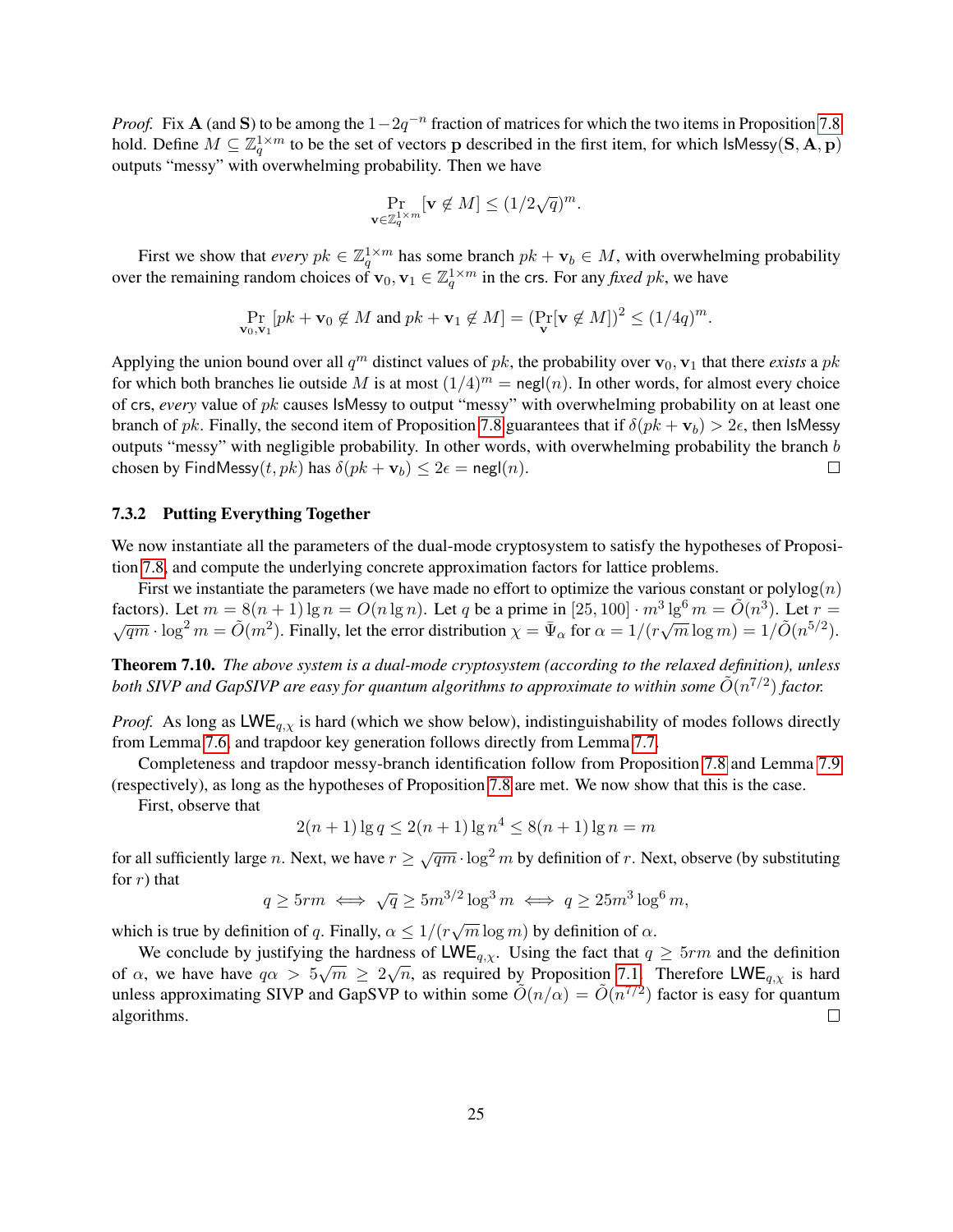# 8 Acknowledgments

We thank Susan Hohenberger, Yuval Ishai, Oded Regev, and the anonymous reviewers for helpful comments on earlier drafts of this paper.

### References

- <span id="page-25-5"></span>[AD97] Miklós Ajtai and Cynthia Dwork. A public-key cryptosystem with worst-case/average-case equivalence. In *STOC*, pages 284–293, 1997.
- <span id="page-25-2"></span>[AIR01] William Aiello, Yuval Ishai, and Omer Reingold. Priced oblivious transfer: How to sell digital goods. In *EUROCRYPT*, pages 119–135, 2001.
- <span id="page-25-4"></span>[Ajt04] Miklós Ajtai. Generating hard instances of lattice problems. *Quaderni di Matematica*, 13:1–32, 2004. Preliminary version in STOC 1996.
- <span id="page-25-6"></span>[Can01] Ran Canetti. Universally composable security: A new paradigm for cryptographic protocols. In *FOCS*, pages 136–145, 2001.
- <span id="page-25-7"></span>[CF01] Ran Canetti and Marc Fischlin. Universally composable commitments. In *CRYPTO*, pages 19–40, 2001.
- <span id="page-25-14"></span>[CLOS02] Ran Canetti, Yehuda Lindell, Rafail Ostrovsky, and Amit Sahai. Universally composable twoparty and multi-party secure computation. In *STOC*, pages 494–503, 2002.
- <span id="page-25-9"></span>[CNS07] Jan Camenisch, Gregory Neven, and Abhi Shelat. Simulatable adaptive oblivious transfer. In *EUROCRYPT*, pages 573–590, 2007.
- <span id="page-25-8"></span>[Coc01] Clifford Cocks. An identity based encryption scheme based on quadratic residues. In *IMA Int. Conf.*, pages 360–363, 2001.
- <span id="page-25-13"></span>[CR03] Ran Canetti and Tal Rabin. Universal composition with joint state. In *CRYPTO*, pages 265–281, 2003.
- <span id="page-25-0"></span>[Cré87] Claude Crépeau. Equivalence between two flavours of oblivious transfers. In *CRYPTO*, pages 350–354, 1987.
- <span id="page-25-3"></span>[CS02] Ronald Cramer and Victor Shoup. Universal hash proofs and a paradigm for adaptive chosen ciphertext secure public-key encryption. In *EUROCRYPT*, pages 45–64, 2002.
- <span id="page-25-12"></span>[DN03] Ivan Damgård and Jesper Buus Nielsen. Universally composable efficient multiparty computation from threshold homomorphic encryption. In *CRYPTO*, pages 247–264, 2003.
- <span id="page-25-1"></span>[EGL85] Shimon Even, Oded Goldreich, and Abraham Lempel. A randomized protocol for signing contracts. *Commun. ACM*, 28(6):637–647, 1985.
- <span id="page-25-10"></span>[GH07] Matthew Green and Susan Hohenberger. Blind identity-based encryption and simulatable oblivious transfer. In *ASIACRYPT*, pages 265–282, 2007.
- <span id="page-25-11"></span>[GH08] Matthew Green and Susan Hohenberger. Universally composable adaptive oblivious transfer. Cryptology ePrint Archive, Report 2008/163, 2008. <http://eprint.iacr.org/>.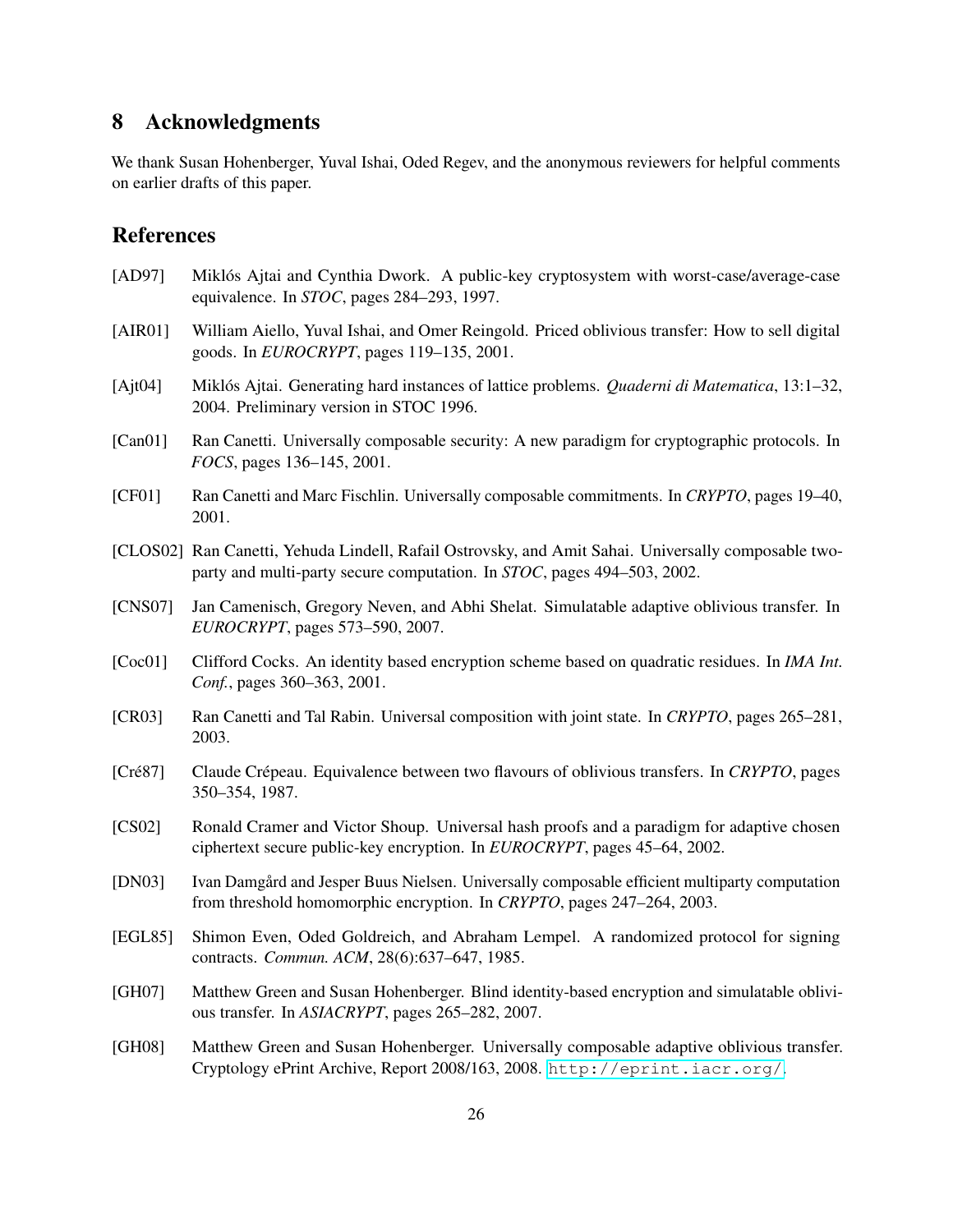- <span id="page-26-1"></span>[GMW87] Oded Goldreich, Silvio Micali, and Avi Wigderson. How to play any mental game or a completeness theorem for protocols with honest majority. In *STOC*, pages 218–229, 1987.
- <span id="page-26-13"></span>[GMY04] Juan A. Garay, Philip D. MacKenzie, and Ke Yang. Efficient and universally composable committed oblivious transfer and applications. In *TCC*, pages 297–316, 2004.
- <span id="page-26-9"></span>[GOS06] Jens Groth, Rafail Ostrovsky, and Amit Sahai. Perfect non-interactive zero knowledge for NP. In *EUROCRYPT*, pages 339–358, 2006.
- <span id="page-26-8"></span>[GPV08] Craig Gentry, Chris Peikert, and Vinod Vaikuntanathan. Trapdoors for hard lattices and new cryptographic constructions. In *STOC*, pages 197–206, 2008.
- <span id="page-26-14"></span>[IKNP03] Yuval Ishai, Joe Kilian, Kobbi Nissim, and Erez Petrank. Extending oblivious transfers efficiently. In *CRYPTO*, pages 145–161, 2003.
- <span id="page-26-17"></span>[IZ89] Russell Impagliazzo and David Zuckerman. How to recycle random bits. In *FOCS*, pages 248–253, 1989.
- <span id="page-26-12"></span>[JS07] Stanislaw Jarecki and Vitaly Shmatikov. Efficient two-party secure computation on committed inputs. In *EUROCRYPT*, pages 97–114, 2007.
- <span id="page-26-4"></span>[Kal05] Yael Tauman Kalai. Smooth projective hashing and two-message oblivious transfer. In *EURO-CRYPT*, pages 78–95, 2005.
- <span id="page-26-2"></span>[Kil88] Joe Kilian. Founding cryptography on oblivious transfer. In *STOC*, pages 20–31, 1988.
- <span id="page-26-10"></span>[KN08] Gillat Kol and Moni Naor. Cryptography and game theory: Designing protocols for exchanging information. In *TCC*, pages 320–339, 2008.
- <span id="page-26-16"></span>[KTX07] Akinori Kawachi, Keisuke Tanaka, and Keita Xagawa. Multi-bit cryptosystems based on lattice problems. In *Public Key Cryptography*, pages 315–329, 2007.
- <span id="page-26-5"></span>[Lin08] Yehuda Lindell. Efficient fully simulatable oblivious transfer. In *CT-RSA*, 2008.
- <span id="page-26-6"></span>[MR07] Daniele Micciancio and Oded Regev. Worst-case to average-case reductions based on Gaussian measures. *SIAM J. Comput.*, 37(1):267–302, 2007. Preliminary version in FOCS 2004.
- <span id="page-26-11"></span>[NP99] Moni Naor and Benny Pinkas. Oblivious transfer with adaptive queries. In *CRYPTO*, pages 573–590, 1999.
- <span id="page-26-3"></span>[NP01] Moni Naor and Benny Pinkas. Efficient oblivious transfer protocols. In *SODA*, pages 448–457, 2001.
- <span id="page-26-15"></span>[Pei08] Chris Peikert. Limits on the hardness of lattice problems in  $\ell_p$  norms. *Computational Complexity*, 17(2):300–351, May 2008. Preliminary version in CCC 2007.
- <span id="page-26-7"></span>[PW08] Chris Peikert and Brent Waters. Lossy trapdoor functions and their applications. In *STOC*, pages 187–196, 2008.
- <span id="page-26-0"></span>[Rab81] Michael O. Rabin. How to exchange secrets by oblivious transfer. Technical report, Harvard University, 1981.